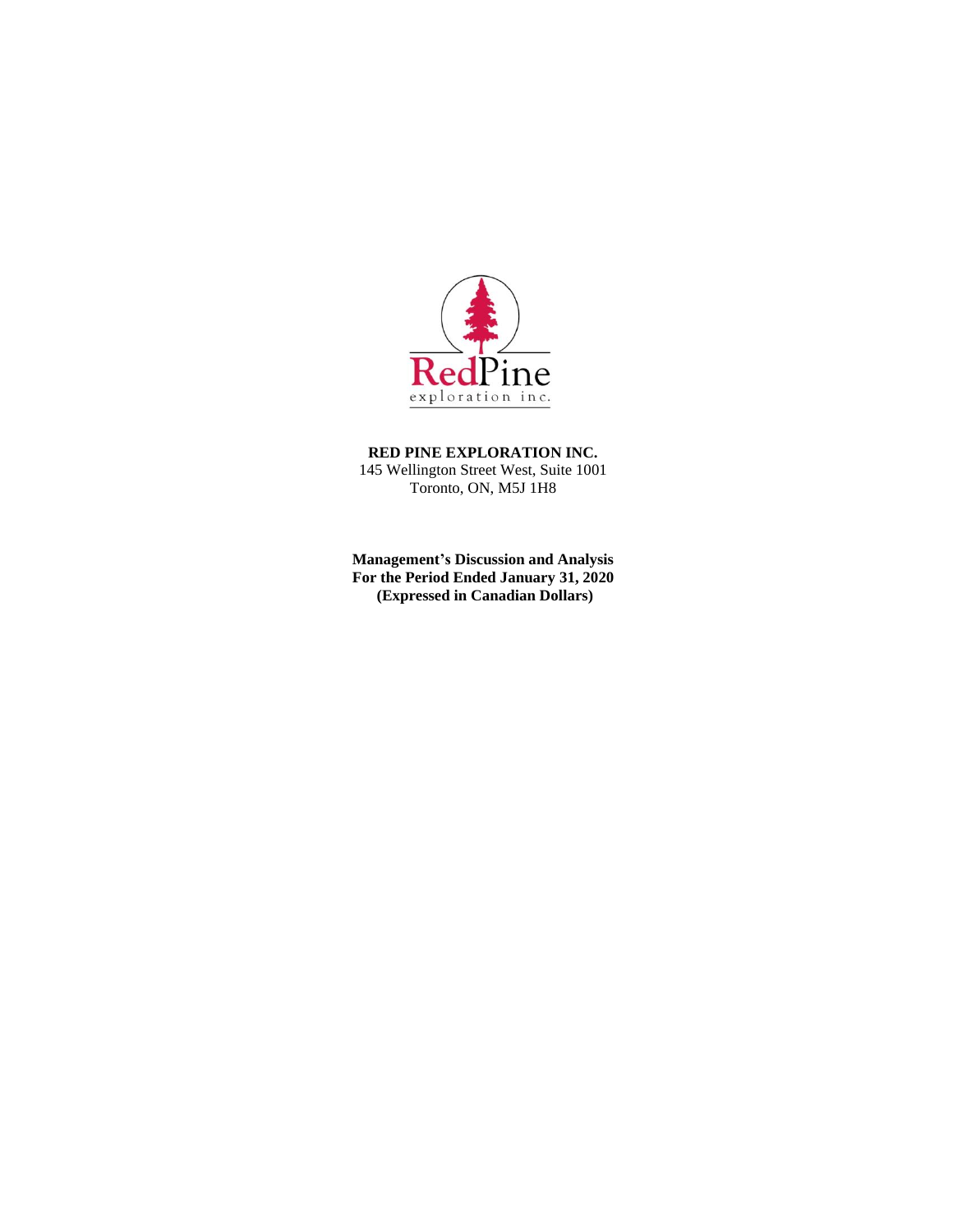# **INTRODUCTION**

This Management's Discussion and Analysis ("MD&A") of Red Pine Exploration Inc. (the "Company", "Red Pine", "we" or "our") is intended to enable readers to view the Company's performance, financial condition and future prospects through management's eyes and to provide material information to readers that may not be fully reflected in the consolidated financial statements.

This MD&A is intended to supplement and should be read in conjunction with the Audited Consolidated Financial Statements and the notes thereto for the year ended July 31, 2019 and the Unaudited Condensed Interim Consolidated Financial Statements for the period ended January 31, 2020. All financial information in this MD&A has been prepared in accordance with International Financial Reporting Standards ("**IFRS**"). All amounts presented in this MD&A are in Canadian dollars unless otherwise indicated.

Additional information relating to our company is available on SEDAR at www.sedar.com and on the company website at www.redpineexp.com.

This MD&A is dated, and the information contained herein is presented as at March 30, 2020.

# **CAUTIONARY STATEMENT ON FORWARD LOOKING STATEMENTS**

This MD&A contains forward-looking information and statements (collectively, "forward-looking statements") within the meaning of applicable Canadian securities legislation, concerning the business, operations and financial performance and condition of Red Pine Exploration Inc. Forward-looking statements include, but are not limited to, statements with respect to the estimation of commodity prices, mineral reserves and resources, the realization of mineral reserve estimates, capital and exploration expenditures, costs and timing of the exploration and development of mineral deposits, the success of exploration activities, permitting time lines, currency exchange rate fluctuations, requirements for additional capital, government regulation of mining activities, environmental risks, unanticipated reclamation expenses, title disputes or claims and limitations on insurance coverage. Generally, these forward-looking statements can be identified by the use of forward-looking terminology such as "plans", "expects" or "does not expect", "is expected", "budget", "scheduled", "estimates", "forecasts", "intends", "anticipates" or "does not anticipate", or "believes", or variations of such words and phrases or state that certain actions, events or results "may", "could", "would", "might" or "will be taken", "occur" or "be achieved" or the negative connotations thereof. All such forward-looking statements are based on the opinions and estimates of the relevant management as of the date such statements are made and are subject to important risk factors and uncertainties, many of which are beyond the Company's ability to control or predict.

Forward-looking statements are necessarily based on estimates and assumptions that are inherently subject to known and unknown risks, uncertainties and other factors that may cause the actual results, level of activity, performance or achievements of the Company to be materially different from those expressed or implied by such forward-looking statements, including but not limited to: risks and uncertainties relating to, among other things, changes in commodity prices, currency fluctuation, financing, unanticipated reserve and resource grades, infrastructure, results of exploration activities, cost overruns, availability of materials and equipment, timeliness of government approvals, taxation, political risk and related economic risk and unanticipated environmental impact on operations as well as other risks and uncertainties described under *Risks and Uncertainties* section of this MD&A for additional disclosures.

Although the Company has attempted to identify important factors that would cause actual results to differ materially from those contained in forward-looking statements, there may be other factors that cause results not to be as anticipated, estimated, or intended. There can be no assurance that such statements will prove to be accurate, as actual results and future events could differ materially from those anticipated in such statements. All of the forward-looking statements contained on this MD&A are qualified by these cautionary statements. Readers should not place undue reliance on forward-looking statements. Forward-looking statements are provided for the purpose of providing information about management's current expectations and plans and allowing investors and other to get a better understanding of the Company's operating environment. The Company expressly disclaims any intention or obligation to update or revise any forward-looking statements whether as a result of new information, events or otherwise, except in accordance with applicable securities laws.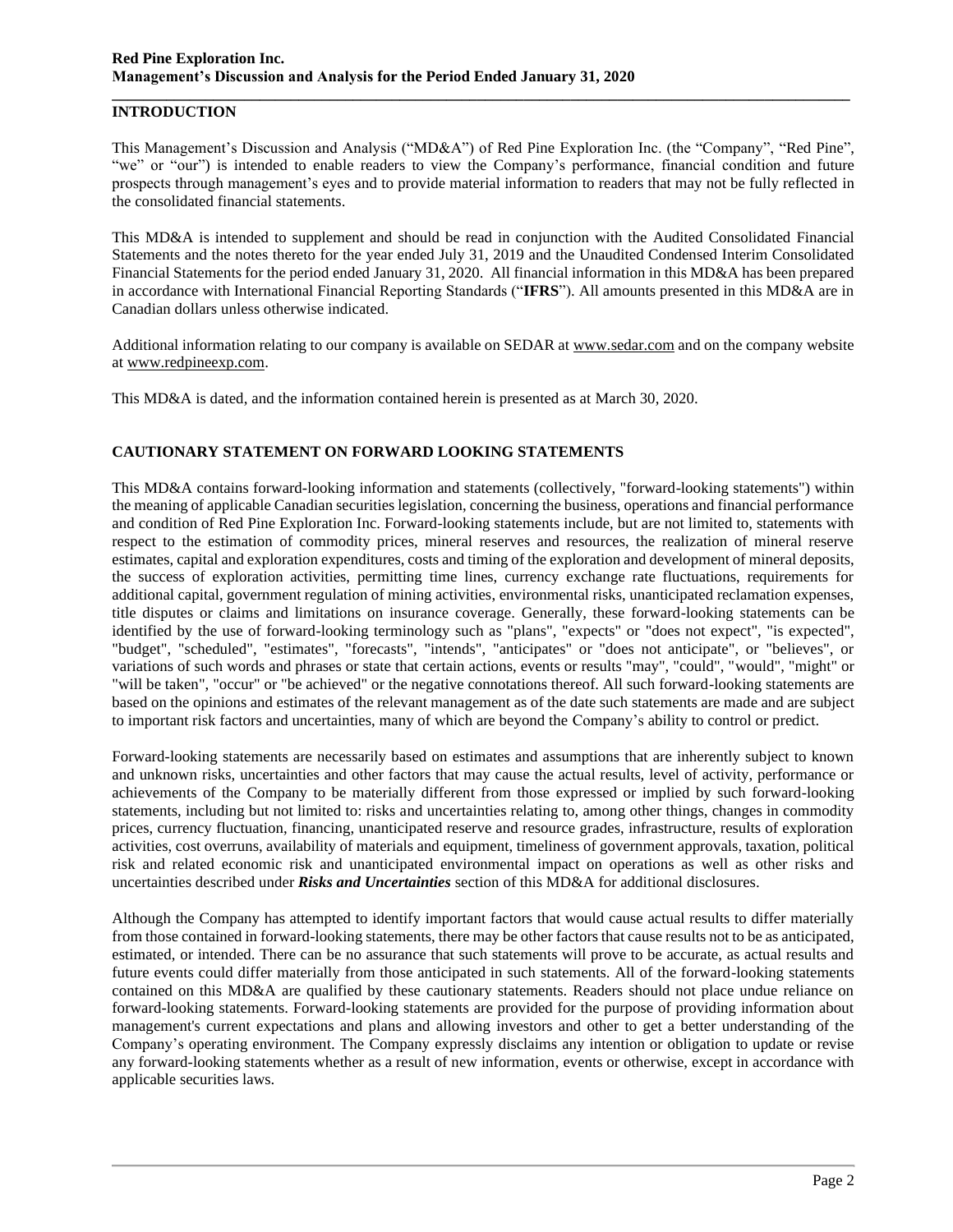# **QUALIFIED PERSON**

Quentin Yarie, P.Geo, the Company's Chief Executive Officer is the Qualified Person, as defined by NI 43-101, who has reviewed and approved the technical information disclosed in this MD&A.

**\_\_\_\_\_\_\_\_\_\_\_\_\_\_\_\_\_\_\_\_\_\_\_\_\_\_\_\_\_\_\_\_\_\_\_\_\_\_\_\_\_\_\_\_\_\_\_\_\_\_\_\_\_\_\_\_\_\_\_\_\_\_\_\_\_\_\_\_\_\_\_\_\_\_\_\_\_\_\_\_\_\_\_\_\_\_\_\_\_\_\_\_\_\_\_**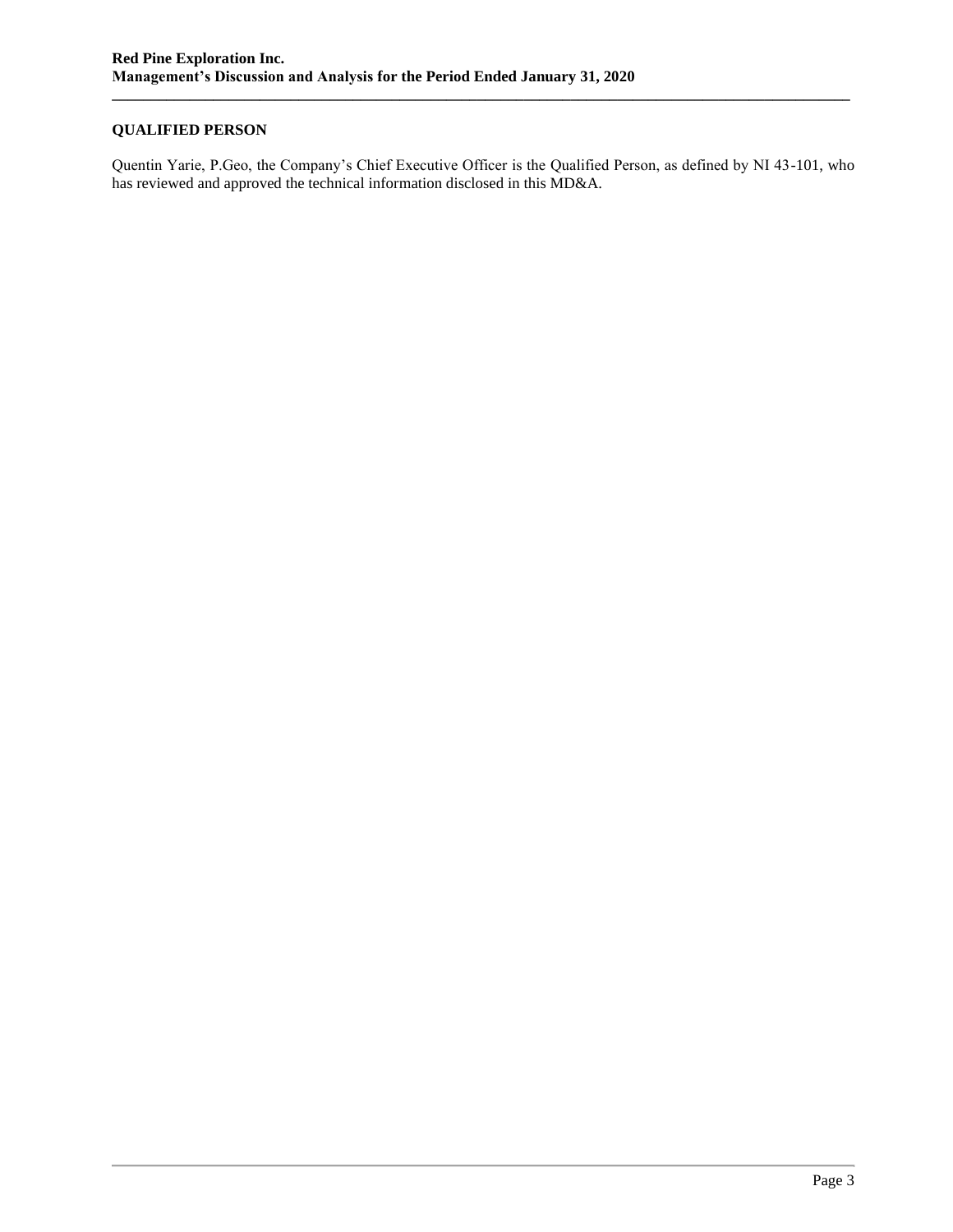# **CORE BUSINESS AND OBJECTIVES**

Red Pine is a publicly listed corporation (TSXV: RPX) incorporated under the laws of Ontario and has a fiscal year-end of July 31, 2019. Our principal business is the acquisition, exploration and development of mineral properties with a particular focus on gold exploration projects located in northern Ontario.

**\_\_\_\_\_\_\_\_\_\_\_\_\_\_\_\_\_\_\_\_\_\_\_\_\_\_\_\_\_\_\_\_\_\_\_\_\_\_\_\_\_\_\_\_\_\_\_\_\_\_\_\_\_\_\_\_\_\_\_\_\_\_\_\_\_\_\_\_\_\_\_\_\_\_\_\_\_\_\_\_\_\_\_\_\_\_\_\_\_\_\_\_\_\_\_**

The long-term business objectives of the Company are to:

- 1. acquire mineral properties it considers prospective to strengthen its portfolio of properties,
- 2. advance the geological knowledge of its mineral properties through successive exploration programs, and
- 3. determine if feasible to develop the properties into a mining operation and if deemed advantageous, dispose of its mineral properties

Our principal project consists of a 64.5% interest in the Wawa Gold Project, which is situated in northern Ontario next to the municipality of Wawa and consists of more than 6500 hectares and hosts several former mines with historic production. Citabar LP ("Citabar") remains on title for a 35.5% interest in the project (News release, December 11, 2019 under the Company's profile at [www.SEDAR.com\)](http://www.sedar.com/). At this time, the Company has not been advised whether Citibar L.P. ("Citibar") will elect to fund its portion of the 2020 exploration budget. In the event Citibar elects not to fund all, or a portion of its participating interest in the joint venture, Citabar's participating interest will be further diluted in accordance with the JV agreement. Red Pine is the operator and manager of the joint venture.

The Company has additional mineral properties situated in northern Ontario.

Our mineral properties are currently in the exploration stage and we do not operate any mines. We have not generated operating revenues or paid dividends since inception and are unlikely to do so in the immediate future. Our continued operations are dependent upon the ability of the Company to obtain financing through the proceeds of securities subscriptions for the continued exploration of its mineral properties. We have not yet determined through a feasibility study whether any of our mineral properties contain mineralization that is economically recoverable.

The value of an exploration property is highly dependent upon the discovery of economically recoverable mineralization, the long-term preservation of the Company's ownership interest in the underlying mineral property, the ability of the Company to obtain the necessary funding to complete sufficient exploration activities on the property, and the prospects of any future profitable production therefrom, or alternatively upon the Company's ability to dispose of its property interests on an advantageous basis.

Risk factors that must be considered in achieving the Company's business objectives include the risk that exploration activities may not result in the discovery of minerals or definition of any mineral resources or reserves, that significant expenses could be required to define mineral reserves, that environmental, land title and competitive issues may prevent the development of any mineral reserves, and that the Company may fail to generate adequate funding to development mineral reserves.

The Company accepts the risks which are inherent to mineral exploration programs and the exposure to the cyclical nature of mineral prices. The Company relies on the geological and industry expertise of its Toronto-based management team and engages sub-contractors to complete certain aspects of its exploration programs.

Our executive offices are situated at 1001-145 Wellington Street West, Toronto, Ontario, M5J 1H8 and our website is [www.redpineexp.com](http://www.redpineexp.com/) (which is expressly not incorporated by reference into this filing).

As of October 31, 2019, we had 16 employees in addition to the Chief Executive Officer, Chief Financial Officer, and the President. Certain professional, administrative and geological services are provided to the Company by independent contractors, including corporations and/or individuals who may be officers or directors of Red Pine. No assurance can be given that qualified employees can be retained by Red Pine when necessary.

See the *Risks and Uncertainties* section of this MD&A for additional risk disclosures.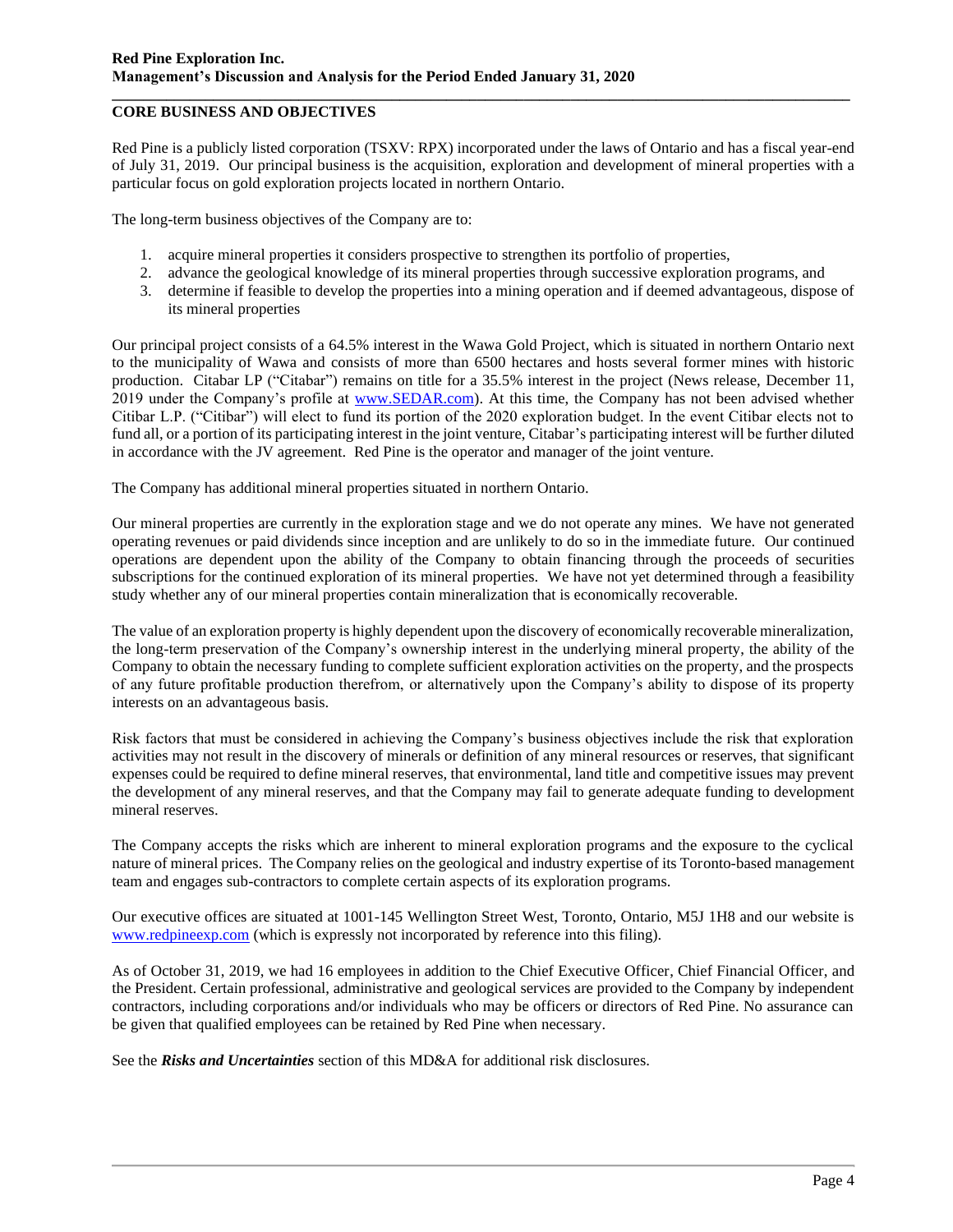# **CORPORATE HIGHLIGHTS**

#### **2020 drilling program on the Wawa Gold Project**

The Company has completed approximately 3,000 metres of its 16,000-metres 2020 drilling program (*see Feb. 5, 2020 News Release*). In response to the COVID-19 pandemic, the Company has suspended its drilling activities at its Wawa Gold Project located 2 km southeast of Wawa, Ontario. A scaled-back staff will remain at camp, under strict health protocols, to continue exploration activities such as logging and sampling of completed drill holes and other field activities. Although lab delays may be expected, assay results will be announced when they are received.

**\_\_\_\_\_\_\_\_\_\_\_\_\_\_\_\_\_\_\_\_\_\_\_\_\_\_\_\_\_\_\_\_\_\_\_\_\_\_\_\_\_\_\_\_\_\_\_\_\_\_\_\_\_\_\_\_\_\_\_\_\_\_\_\_\_\_\_\_\_\_\_\_\_\_\_\_\_\_\_\_\_\_\_\_\_\_\_\_\_\_\_\_\_\_\_**

Red Pine remains fully funded, and the Company will continue its 2020 expansion drilling program once it is safe to do so. Five holes of the winter drill program have been completed to date at depths of 500 to 600 metres with preliminary observations indicating that gold mineralization was successfully intersected below and beyond the current footprint of the Surluga NI 43-101 resource<sup>1</sup>. Visible gold was observed in hole SD-20-287 at approximately 458 metres depth in the Jubilee Shear Zone.

The 2020 drilling program is designed to: 1) expand gold mineralization in the downdip and down plunge extensions of the Surluga Deposit in the Jubilee Shear Zone beyond the footprint of the current resource, 2) expand gold mineralization in the Hornblende Shear Zone, adjoining and parallel to Surluga and 3) test the Jubilee Shear Zone extension south of the Parkhill Fault.

### **Wawa Gold Project Background**

In July 2019, Red Pine filed a new NI 43-101 Technical Report for the Wawa Gold Project that outlines two (2) new resource estimates for the property:

Surluga Deposit has an indicated resource of 1.2 million tonnes grading 5.31 g/t for 205,000 ounces gold and an inferred resource of 2.36 million tonnes grading 5.22 g/t for 396,000 ounces gold

Minto Mineral Resources reported at a 3.5  $g/t$  cut-off which is supported by the following economic assumptions for potential underground cut and fill mining: Gold Price: \$1,200 USD, Gold Recovery: 90%, Operating Expense (OPEX): CAD \$160 / tonne (\$120 mining, \$25 milling, \$15 G&A).

# **FUTURE OUTLOOK AND PLAN**

The Wawa Gold Project delineation program is designed to both expand and increase confidence in the existing inferred and indicated gold resources. The drilling, trenching and mapping programs are expected to continue throughout 2020 through the approved program to yield significant advancements in the status of the identified resources. The Company is focused on efficient, rapid exploitation and plans to increase the size of the deposits in the near future. Results and plans for the Wawa Gold Project are discussed in further detail in the section titled Exploration and Evaluation Activities.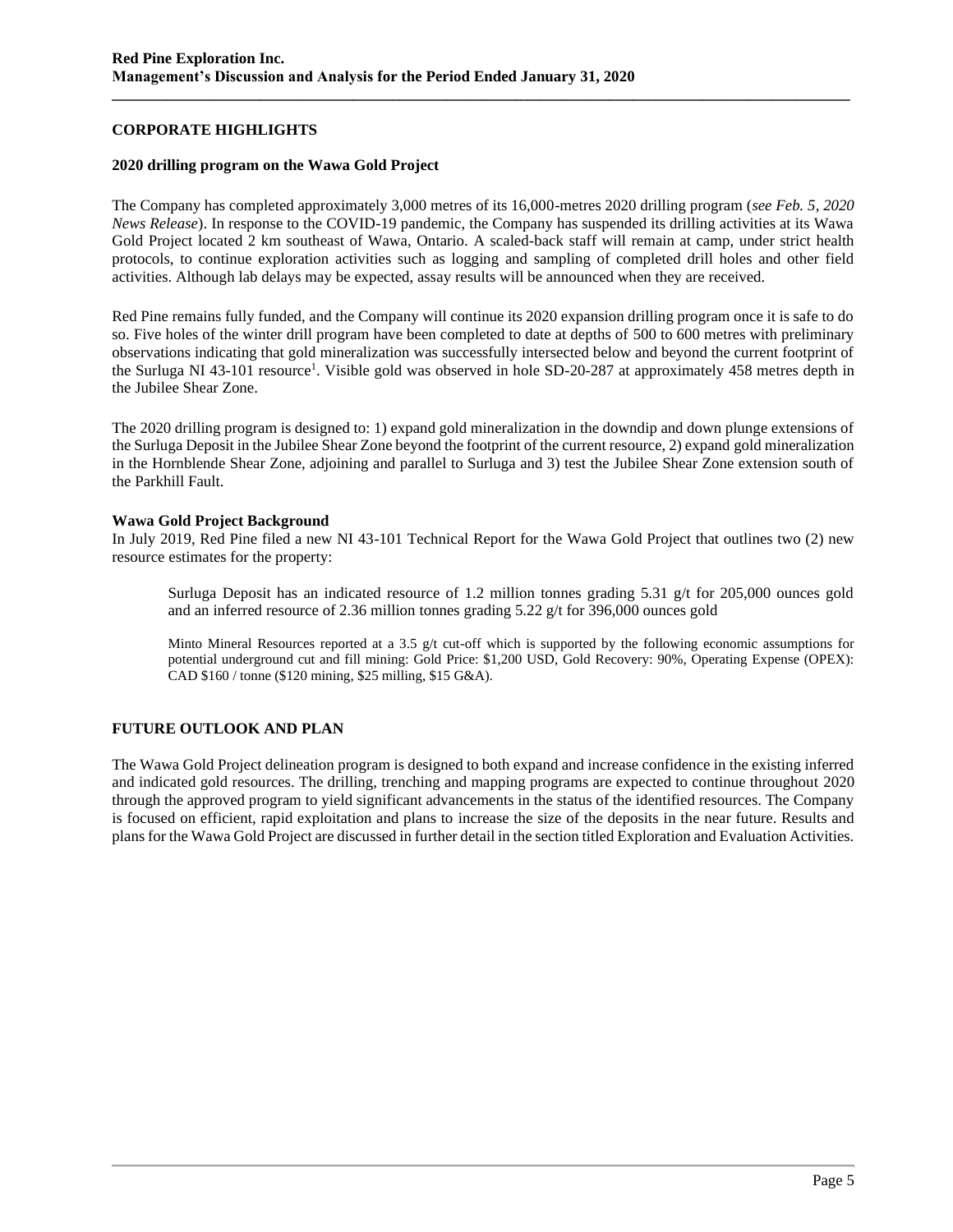# **EXPLORATION AND EVALUATION ACTIVITIES**

During the period ended January 31, 2020, the Company's exploration activities have focused on the Wawa Gold Project.

**\_\_\_\_\_\_\_\_\_\_\_\_\_\_\_\_\_\_\_\_\_\_\_\_\_\_\_\_\_\_\_\_\_\_\_\_\_\_\_\_\_\_\_\_\_\_\_\_\_\_\_\_\_\_\_\_\_\_\_\_\_\_\_\_\_\_\_\_\_\_\_\_\_\_\_\_\_\_\_\_\_\_\_\_\_\_\_\_\_\_\_\_\_\_\_**

Red Pine holds a 64.5% interest in the Wawa Gold Project and is the Manager and Operator of the project. The exploration strategy is to increase and quantify the gold resource on the property. This is being done through continued exploration and delineation intended to increase the Company's understanding of the gold bearing mineralization. Over the past 12 months, Red Pine drilled 11,221 meters for a total of 284 drills holes and 68,595 meters of drilling being completed on the project as of October 31, 2019 and finalized the sampling of 42,000 metres of historic core that was never sampled by previous operators of the project (initiated in February 2016). Mechanized stripping and channel sampling were completed on the Cooper Shear System, Grace Deformation Zone and the southern extension of the Jubilee Shear Zone. Drilling is now completed for the year.

Golder Associates completed the new resource estimate, effective May 31, 2019 for the Wawa Gold Project (detailed information included in CORPORATE HIGHLIGHTS). The new Mineral Resource estimate for the Wawa Gold Project was evaluated for an underground mining scenario and is reported at a 2.7 g/t cut-off within a 2 g/t envelope, and now stands at 1,307,000 tonnes at 5.47 g/t for 230,000 ounces gold in the Indicated category and 2,716,000 tonnes at 5.39 g/t for 471,000 ounces gold in the Inferred category. The new resource model will become an important strategic exploration tool as the project advances.

The Wawa Gold Project consists of 371 unpatented and 164 patented or leased mining claims totaling 6,519 hectares (ha) and hosts eight past producing mines with a combined historic production of 120,000 oz. Au at an average grade of 9.04 g/t. The project area is located approximately 2 kilometers east of the Town of Wawa in northern Ontario.

Net Smelter Royalties ("NSR"):

The Company retains a 1.5% NSR on approximately 75 square kilometers of claims 20 km east of Goldcorp's Borden Gold project near Chapleau, Ontario. The underlying property package was sold to Probe Mines Ltd. in November 2012. Other Properties

As of January 31, 2020, the Company retains the Cayenne, Algoma-Talisman, Mortimer, Mount Logano and Moffatt Properties.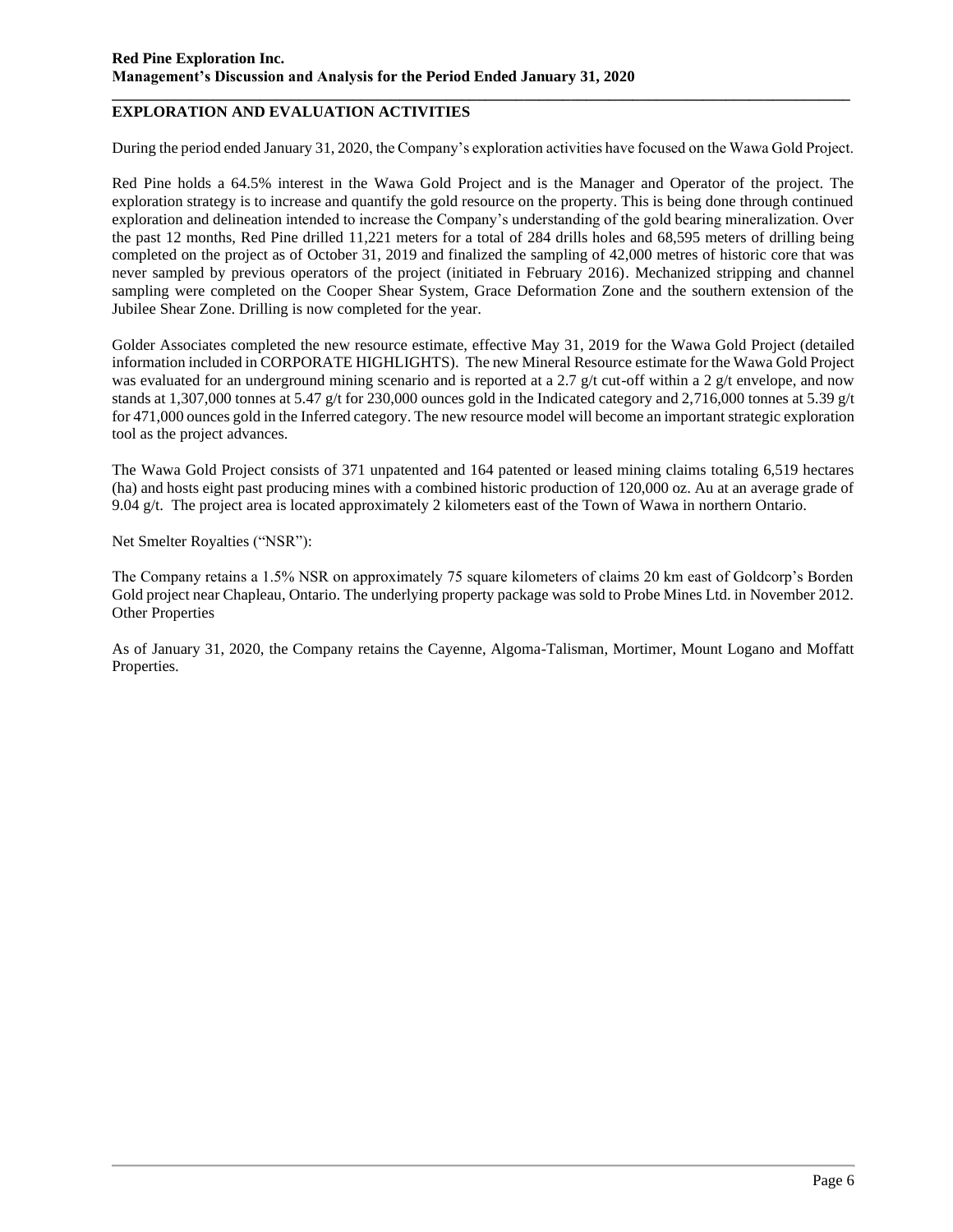# **RESULTS OF OPERATIONS**

The following are explanations of the material changes for the period ended January 31, 2020 compared to the period ended January 31, 2019:

**\_\_\_\_\_\_\_\_\_\_\_\_\_\_\_\_\_\_\_\_\_\_\_\_\_\_\_\_\_\_\_\_\_\_\_\_\_\_\_\_\_\_\_\_\_\_\_\_\_\_\_\_\_\_\_\_\_\_\_\_\_\_\_\_\_\_\_\_\_\_\_\_\_\_\_\_\_\_\_\_\_\_\_\_\_\_\_\_\_\_\_\_\_\_\_**

|                                               | Three-month<br>period ended |     | period ended                                       | Three-month Six-month period Six-month period<br>ended |               | ended       |
|-----------------------------------------------|-----------------------------|-----|----------------------------------------------------|--------------------------------------------------------|---------------|-------------|
|                                               | <b>January 31, 2020</b>     |     | January 31, 2019 January 31, 2020 January 31, 2019 |                                                        |               |             |
| <b>Expenses</b>                               |                             |     |                                                    |                                                        |               |             |
| Exploration Expenditures (note 6)             | \$<br>546,292               | \$. | 1,433,673 \$                                       | 1,558,466                                              | <sup>\$</sup> | 2,916,085   |
| General and Adminstrative                     | 13,383                      |     | 213,761                                            | 126,497                                                |               | 335,081     |
| Payroll & Professional Fees                   | 301,471                     |     | 162,000                                            | 394,839                                                |               | 288,888     |
| Depreciation and Amortization                 | 39,300                      |     | 27,950                                             | 59,348                                                 |               | 55,899      |
| Share based compensation                      | $\overline{a}$              |     |                                                    |                                                        |               | 156,306     |
| Interest Income                               | (106)                       |     | (581)                                              | (2,104)                                                |               | (983)       |
| Lease accretion $(gain)$ (note 5)             |                             |     |                                                    | (34, 342)                                              |               |             |
| Deferred Premium                              |                             |     | (133, 421)                                         |                                                        |               | (225, 344)  |
| Foreign Exchange Loss (Gain)                  | $\overline{\phantom{a}}$    |     | (240)                                              |                                                        |               | (240)       |
| Recovery of Exploration Expenditures (note 6) |                             |     | (341, 172)                                         |                                                        |               | (1,010,898) |
| <b>Total Expense</b>                          | 900,340                     |     | 1,361,970                                          | 2,102,704                                              |               | 2,514,794   |
| <b>Loss and Comprehensive Loss for Period</b> | (900, 340)                  |     | (1,361,970)                                        | (2,102,704)                                            |               | (2,514,794) |
| Loss per share - basic and diluted            | \$<br>$(0.00)$ \$           |     | $(0.00)$ \$                                        | $(0.01)$ \$                                            |               | (0.01)      |
| Weighted average shares outstanding           | 405,618,953                 |     | 328,380,655                                        | 387,424,638                                            |               | 268,072,245 |

# *Results for the period ended January 31, 2020*

- Exploration expenditures decreased to \$1,558,466 (2019: \$2,916085 as the Company reduced its exploration activities.
- Recovery of exploration expenditures decreased to \$nil (2019: \$1,010,898) as result of the Company's joint venture partner no longer participating in its share of contributions.
- General and administrative moderately decreased to \$126,497 (2019: \$335,081) as a result of a small decrease in investor relations activity as compared to the previous period and a reallocation of certain expenditures to payroll and professional fees.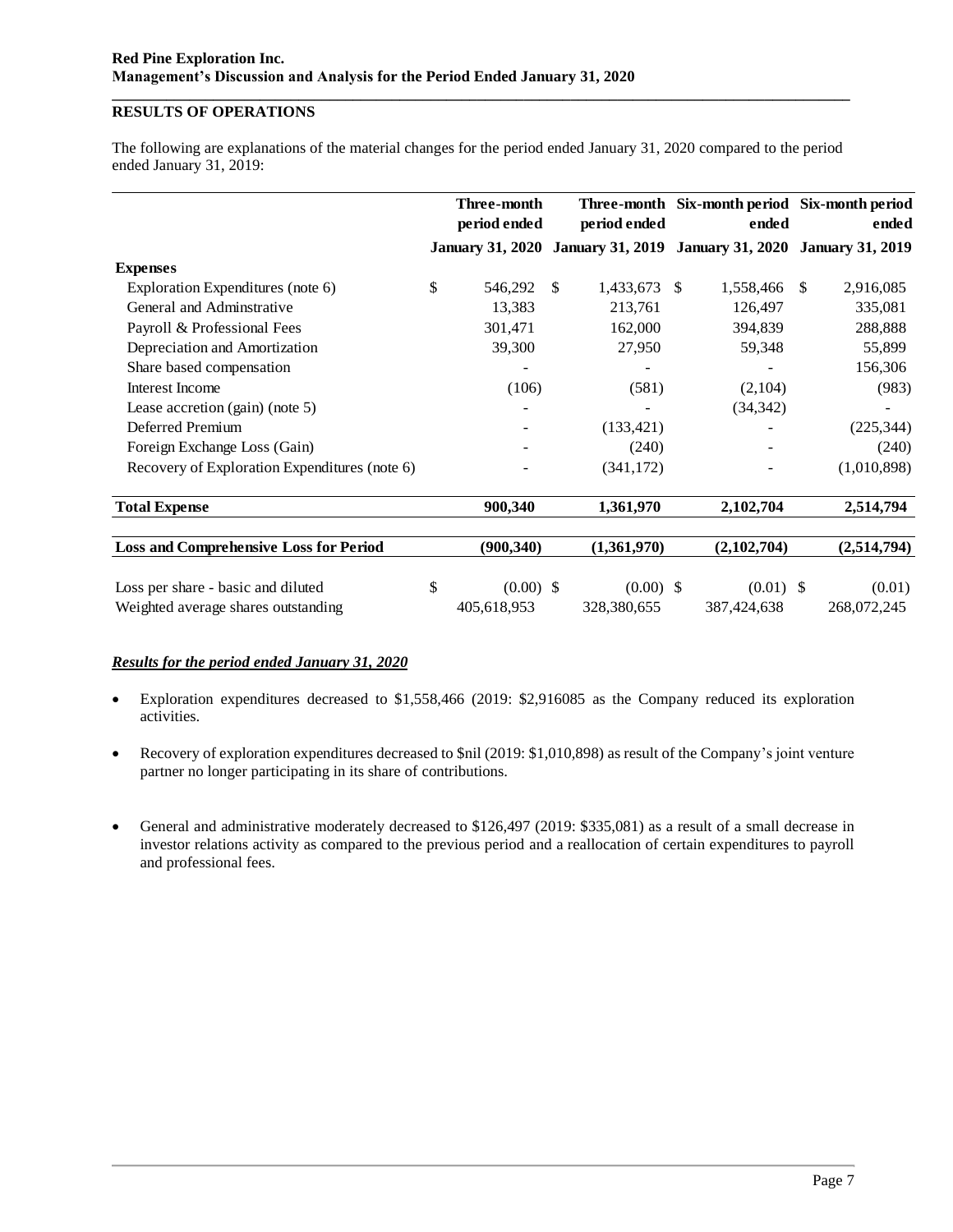# **QUARTERLY RESULTS OF OPERATIONS**

The following is selected quarterly information for the eight most recently completed quarters:

|                                             | <b>Quarter Ended</b> |              |                      |                |
|---------------------------------------------|----------------------|--------------|----------------------|----------------|
|                                             | Jan 31, 2020         | Oct 31, 2019 | <b>July 31, 2019</b> | April 30, 2019 |
| <b>Total Revenues</b>                       |                      |              |                      |                |
| Exploration expenditures net of recoveries  | 546,292              | 1,012,174    | 1,124,586            | 681,146        |
| Loss and Comprehensive loss for the         | (900, 340)           | (1,202,365)  | (1,547,200)          | (918, 052)     |
| quarter<br>Basic and diluted loss per share | (0.00)               | (0.00)       | (0.01)               |                |
|                                             |                      |              |                      | (0.03)         |
| Working Capital Surplus / (Deficit)         | 2,513,226            | (82, 450)    | 1,125,990            | 2,657,522      |

**\_\_\_\_\_\_\_\_\_\_\_\_\_\_\_\_\_\_\_\_\_\_\_\_\_\_\_\_\_\_\_\_\_\_\_\_\_\_\_\_\_\_\_\_\_\_\_\_\_\_\_\_\_\_\_\_\_\_\_\_\_\_\_\_\_\_\_\_\_\_\_\_\_\_\_\_\_\_\_\_\_\_\_\_\_\_\_\_\_\_\_\_\_\_\_**

|                                            |              | <b>Ouarter Ended</b>    |                     |                       |
|--------------------------------------------|--------------|-------------------------|---------------------|-----------------------|
|                                            | Jan 31, 2019 | <b>October 31, 2018</b> | <b>July 31,2018</b> | <b>April 30, 2018</b> |
| <b>Total Revenues</b>                      |              |                         | 300,000             |                       |
| Exploration expenditures net of recoveries | 1,092,501    | 812,686                 | 443,320             | 833,352               |
| Loss and Comprehensive loss for the        | (1,361,970)  | (1,152,824)             | (413, 255)          | (1, 131, 775)         |
| quarter                                    |              |                         |                     |                       |
| Basic and diluted loss per share           | (0.00)       | (0.00)                  | (0.00)              | (0.00)                |
| Working Capital Surplus (Deficit)          | 3,256,206    | 1,274,734               | 2,237,077           | 2,624,339             |

## **OFF BALANCE SHEET TRANSACTIONS**

The Company does not have off-balance sheet arrangements including any arrangements that would affect the liquidity, capital resources, market risk support and credit risk support or other benefits.

# **DIVIDENDS**

The Company has neither declared nor paid any dividends on its Common Shares. The Company intends to retain its earnings, if any, to finance growth and expand its operations and does not anticipate paying any dividends on its common shares in the foreseeable future.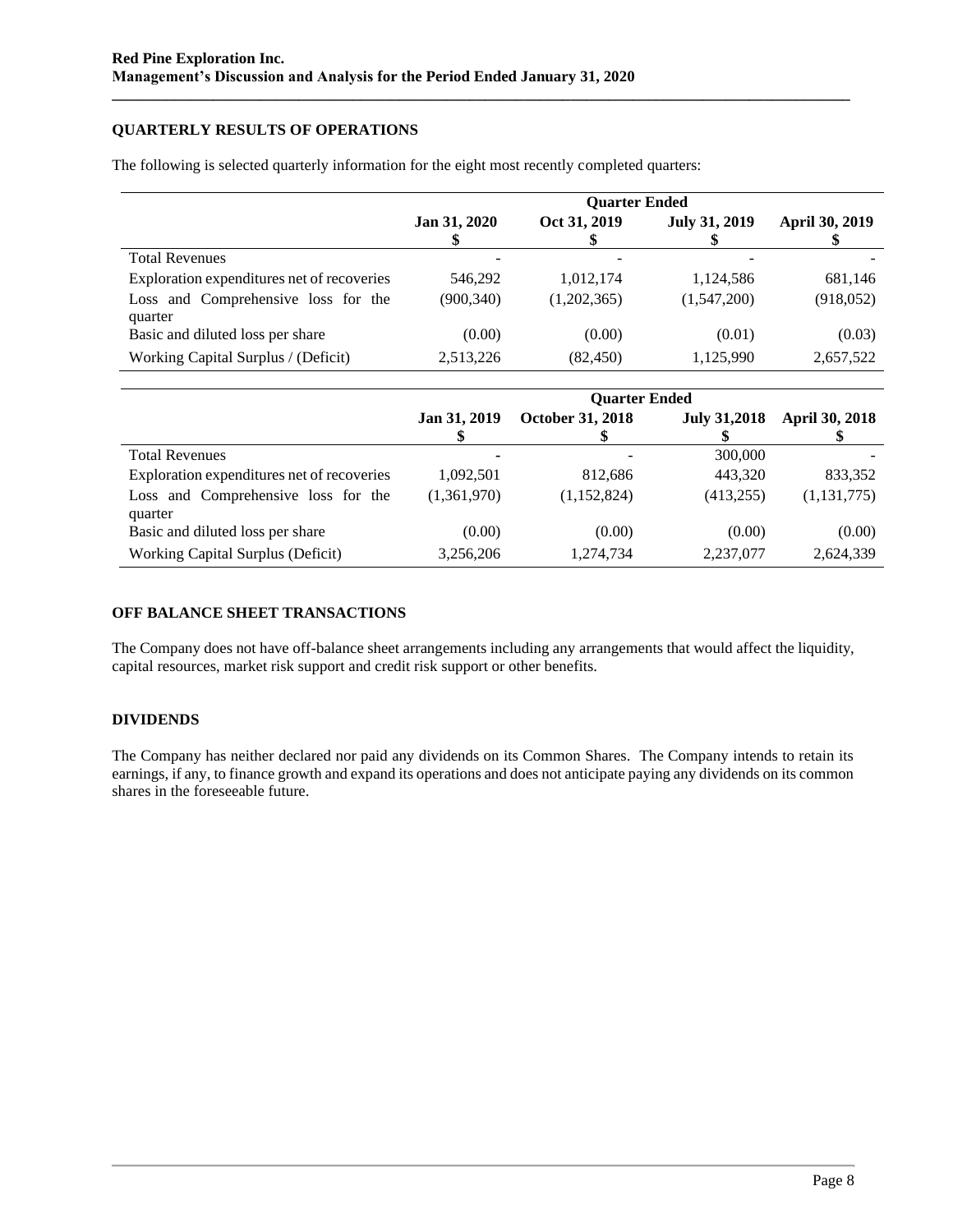# **EXPLORATION AND EVALUATION EXPENDITURES**

The Company has ownership interests in several exploration projects. The Wawa Gold Project is the primary focus of exploration.

**\_\_\_\_\_\_\_\_\_\_\_\_\_\_\_\_\_\_\_\_\_\_\_\_\_\_\_\_\_\_\_\_\_\_\_\_\_\_\_\_\_\_\_\_\_\_\_\_\_\_\_\_\_\_\_\_\_\_\_\_\_\_\_\_\_\_\_\_\_\_\_\_\_\_\_\_\_\_\_\_\_\_\_\_\_\_\_\_\_\_\_\_\_\_\_**

The following table summarizes the cumulative exploration and evaluation expenditures the Company has incurred on its mineral properties. The Wawa Gold property expenditures includes all amounts incurred by the joint-venture prior to any prorated recovery from the joint-venture partners.

|                                   |                           | Cayenne         | Other             |                         |
|-----------------------------------|---------------------------|-----------------|-------------------|-------------------------|
|                                   | <b>Wawa Gold Property</b> | <b>Property</b> | <b>Properties</b> | <b>Total Properties</b> |
|                                   |                           |                 |                   |                         |
| <b>Balance July 31, 2018</b>      | 35,558,433                | 6,137,686       | 8,482,174         | 50,178,293              |
| <b>Property Acquisition Costs</b> |                           |                 |                   |                         |
| <b>Exploration Expenditures</b>   | 2,916,085                 |                 |                   | 2,916,085               |
| <b>Balance January 31, 2019</b>   | 38,474,518                | 6,137,686       | 8,482,174         | 53,094,378              |
| <b>Property Acquisiton Costs</b>  |                           |                 |                   |                         |
| <b>Exploration Costs</b>          | 1,558,466                 |                 |                   | 1,558,466               |
| Balance – January 31, 2020        | 40,032,984                | 6,137,686       | 8,482,174         | 54,652,844              |

During the six-month period ended January 31, 2020:

- a) The Company incurred total exploration and evaluation expenditures of \$1,558,466 on the Wawa Gold property (2019: \$2,916,085).
- b) During the period ended January 31, 2020, the Company's joint venture partner on the Wawa Gold Project, Citibar L.P. ("Citibar") did not participate in its share of contributions. Citabar's participating interest in the project will be decreased proportionately based on a predetermined formula for its non-participation in its share of contributions down to a minimum of 25%.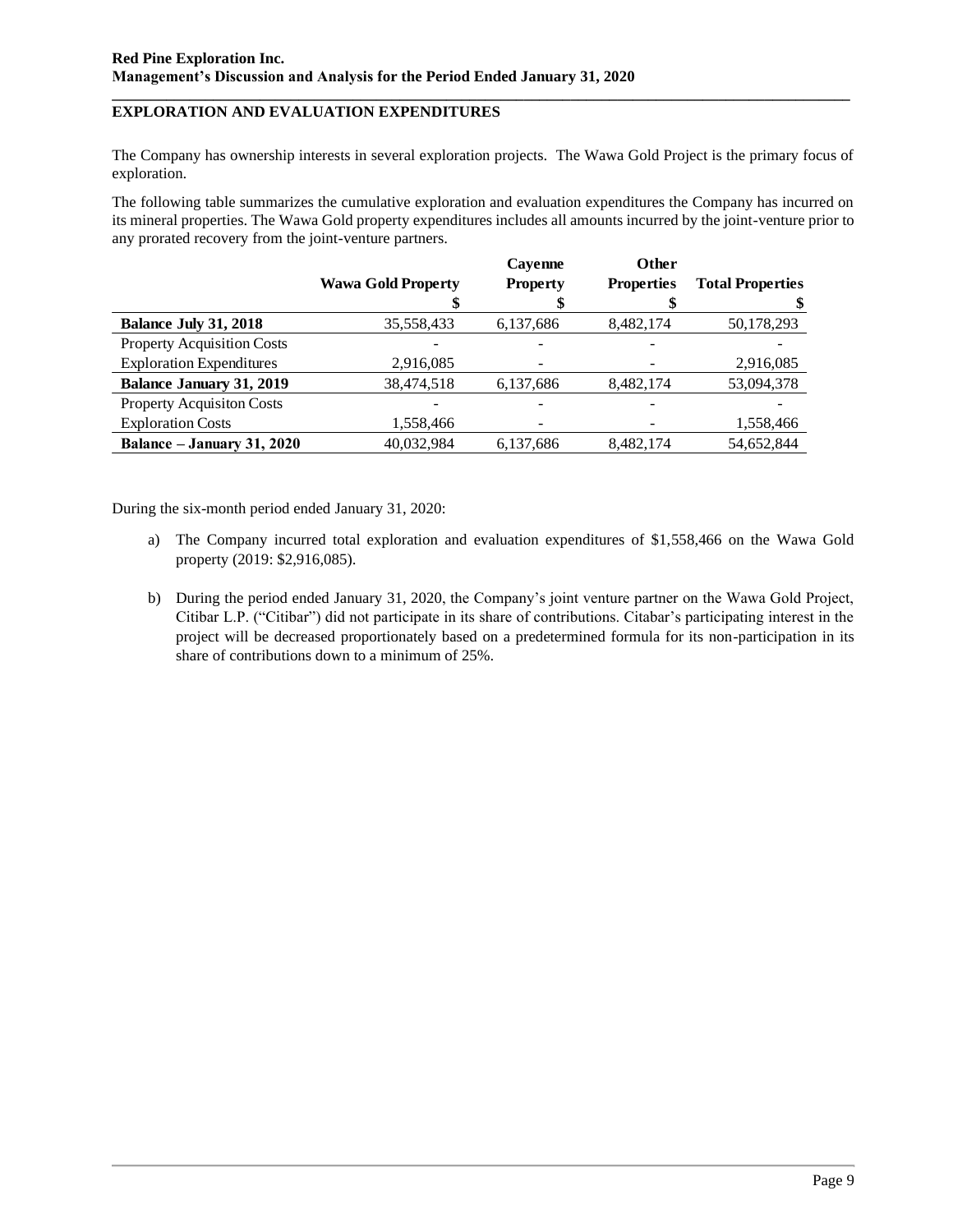# **Wawa Gold Project**

As at January 31, 2019 the Wawa Gold property consisted of 34 unpatented and mining claims and 164 patented and leased mining claims totaling 6,219 contiguous hectares and hosts several past producing mines. The project area is located approximately 2 kilometres east of the Town of Wawa in northern Ontario.

**\_\_\_\_\_\_\_\_\_\_\_\_\_\_\_\_\_\_\_\_\_\_\_\_\_\_\_\_\_\_\_\_\_\_\_\_\_\_\_\_\_\_\_\_\_\_\_\_\_\_\_\_\_\_\_\_\_\_\_\_\_\_\_\_\_\_\_\_\_\_\_\_\_\_\_\_\_\_\_\_\_\_\_\_\_\_\_\_\_\_\_\_\_\_\_**

On August 7, 2015, the Company met the conditions to earn its initial 30% interest in the underlying joint venture (the "Wawa Gold JV"), which was owned 30% by Augustine and 40% by Citabar, whereby the Company became the operating manager of the JV. In the fall of 2015, all 34 unpatented mining claims were transferred to a 30/30/40 shared holding to reflect the satisfied earn in agreement. As operating manager:

- a) The Company is entitled to receive project management fees from the JV partners.
- b) The Company shall be reimbursed periodically by the JV partners on a pro rata basis for all exploration expenditures incurred for the benefit of the joint-venture, which are recognized as a reduction of exploration expenditures when invoiced to the JV partners.

On February 3, 2017, the Company completed a plan of arrangement whereby Augustine became a wholly-owned subsidiary resulting in an increase in the ownership to 60% of the Wawa Gold Property.

### **Cayenne Property**

The Cayenne property consisted of 2 unpatented claims (2 claim units) and 1 lease in Genoa Township located approximately 110 kilometers southwest of Timmins, Ontario. The Company owns 100% of the property.

### **Algoma-Talisman Property**

The Company has a 100% interest in an MRO patented land package covering approximately 65 square kilometers of fee simple patented mineral rights in Coppell and Newton Townships of the Porcupine Mining Division of Northern Ontario located approximately 110 km southwest of Timmins, Ontario.

# **Mortimer Property**

The Company has a 100% interest in a block of 12 contiguous unpatented mining claims covering approximately 2.3 square kilometers in the Dore Township approximately 110 km southwest of Timmins, Ontario. The previous owners retain NSRs ranging between 0.2% and 2% on certain claims and the Company has the option to purchase a portion of these NSRs for various cash payments as specified in the original purchase agreements.

# **Mount Logano Property**

The Company held a 100% interest in 1 unpatented mining claim (3 claim units) located approximately 11 km east of the Dome mine in Timmins, Ontario. The claim is subject to a 3% NSR for gold and a 2% NSR for other minerals mined in the Mt. Logano Property. The Company has the right at any time to buy back 50% of the NSR (or 1.50% NSR for gold and 1.00% NSR for all other minerals) for the sum of \$3,000,000.

# **Moffatt Property**

The Company has a 100% interest in 4 unpatented mining claims covering 704 hectares located approximately 10 km northwest of Atikokan, Ontario.

# **Net Smelter Royalties**

The Company retains a 1.5% NSR on approximately 75 square kilometers of claims 20 km east of Goldcorp's Borden Gold project near Chapleau, Ontario. The underlying property package was sold to Probe Mines Ltd. in November 2012.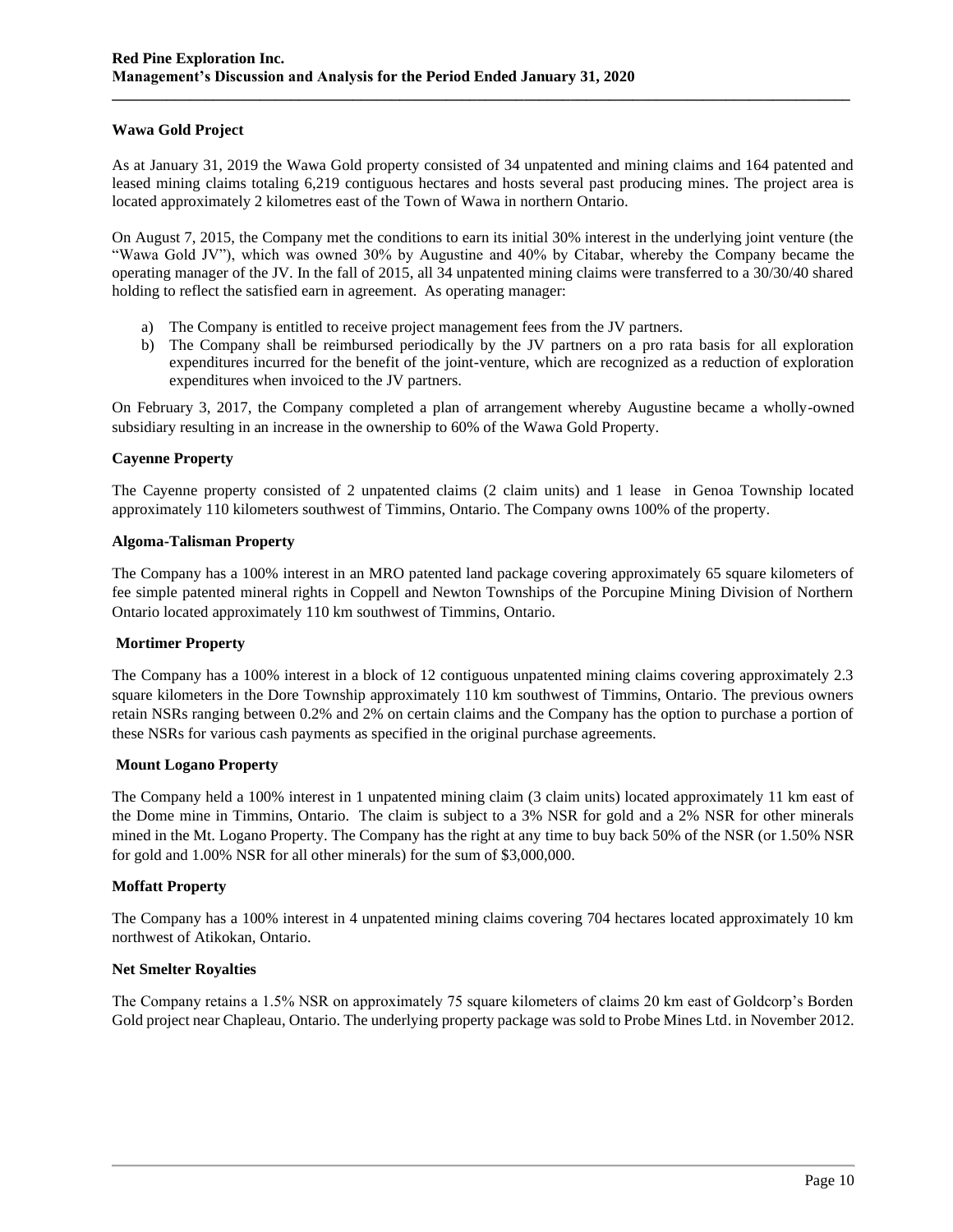# **Commitments and Contingencies**

# **(a) Lease and Sublease Commitments**

The Company has an office space lease agreement located at 141 Adelaide Street West from August 15, 2014 to August 14, 2019 and signed a sublease agreement with a third-party tenant whereby the Company shall receive sublease payments for the period from March 1, 2015 to March 30, 2020. The sublease payments are recognized as a reduction of General and Administrative expenses on the Statements of Loss and Comprehensive Loss. A security deposit totalling \$17,281 was received from the subtenant and is reported as a long-term liability on the Consolidated Statements of Financial Position. As of April 30, 2019, the Company was committed to annual lease payments for 141 Adelaide Street West of approximately \$223,020 and expects to receive annual sublease payments of \$223,020.

**\_\_\_\_\_\_\_\_\_\_\_\_\_\_\_\_\_\_\_\_\_\_\_\_\_\_\_\_\_\_\_\_\_\_\_\_\_\_\_\_\_\_\_\_\_\_\_\_\_\_\_\_\_\_\_\_\_\_\_\_\_\_\_\_\_\_\_\_\_\_\_\_\_\_\_\_\_\_\_\_\_\_\_\_\_\_\_\_\_\_\_\_\_\_\_**

On December 12, 2016, the Company signed an office space lease agreement for office space located at 145 Wellington Street West for seven (7) years from January 1, 2017 to December 31, 2023. On September 15, 2016, a security deposit totaling \$41,579 was remitted to the landlord, which is reported as a long-term asset on the Consolidated Statements of Financial Position. As of January 31, 2020, the Company was committed to annual lease payments for 145 Wellington Street West of approximately \$104,544.

### **(b) Flow through shares**

As at December 31, 2020, the Company committed to incur, on a best efforts basis, \$906,250 in qualifying resource expenditures pursuant to a private placement for which flow-through proceeds have been received. The Company filed its renunciation forms in December 2019. As at January 31, 2020, the Company had incurred qualifying resource expenditures of \$250,468. The Company must incur the \$655,782 balance of qualifying resource expenditures before December 31, 2020.

If the Company does not spend these funds in compliance with the Government of Canada flow-through regulations, it may be subject to litigation from various counterparties. The Company intends to fulfill its flow-through commitments within the given time constraints.

# **RELATED PARTY TRANSACTIONS AND BALANCE**

Related parties as defined by IAS 24 *Related Party Disclosures* include the members of the Board of Directors, key management personnel and any companies controlled by these individuals. Key management personnel include those persons having authority and responsibility for planning, directing and controlling activities of the Company.

Key management personnel for the Company consists of the CEO, CFO, VP Exploration and Executive Director of Mining.

|                            | Six months ended January 31, |         |
|----------------------------|------------------------------|---------|
|                            | 2020                         | 2019    |
|                            |                              | S       |
| Short-term benefits $(1)$  | 133,725                      | 163,375 |
| Share-based payments $(2)$ | -                            | 112,609 |
| <b>Total</b>               | 133,725                      | 275,984 |

(1) Includes salary and professional fees.

(2) Represents the expense of stock options vested during the period

As of January 31, 2020, the following related party balances were outstanding:

Included in Amounts Payable is an amount of \$174,789 (January 31, 2019, Amount Receivable: \$303,555) related to exploration, rent and general & administrative charges from companies under common management. The Companies share the services of certain senior officers along with other administrative services including office rental.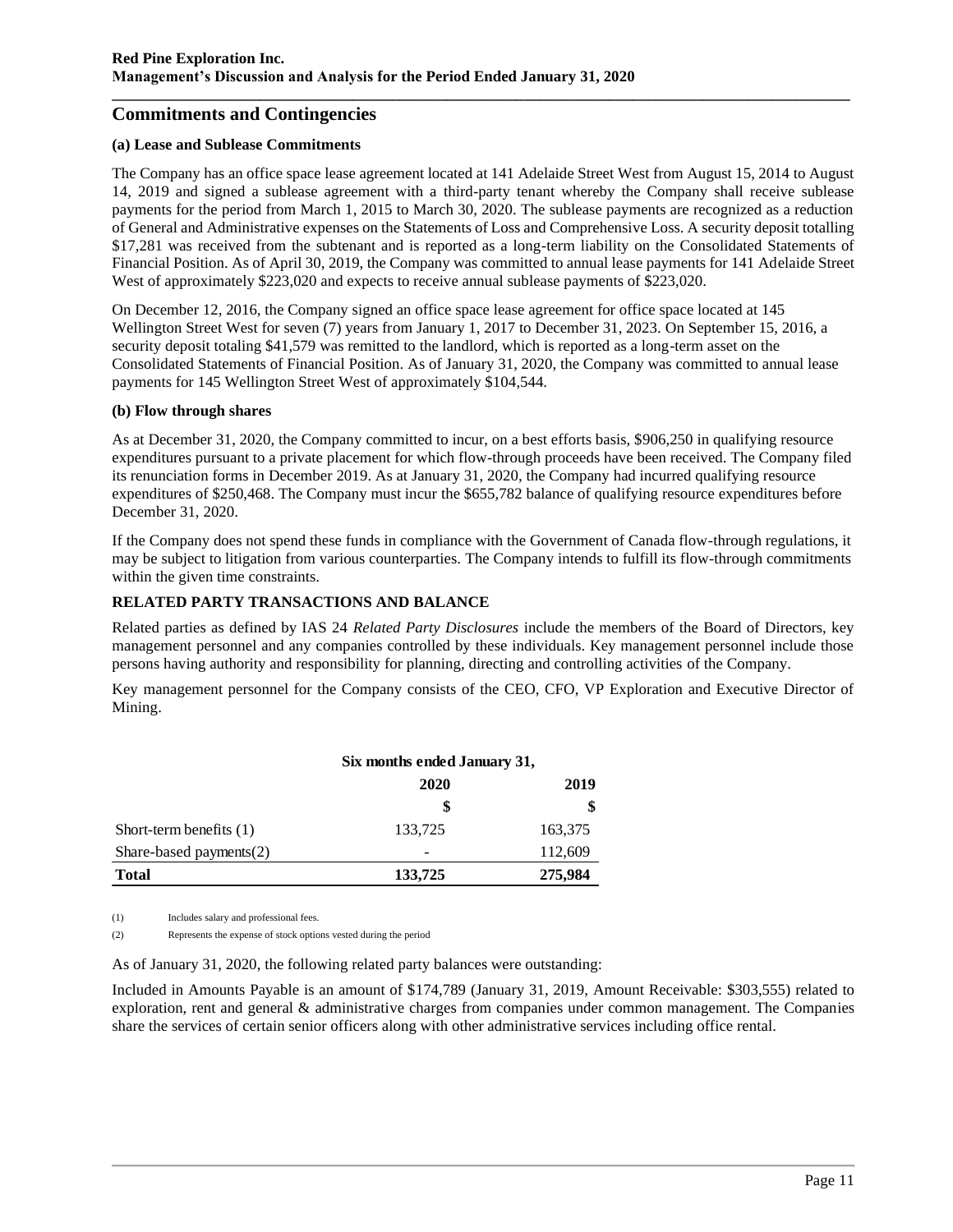# **SHARE CAPITAL**

The Company's share capital and equity instruments outstanding comprised the following:

|                                               | <b>January 31, 2020</b> | July 31, 2019 |
|-----------------------------------------------|-------------------------|---------------|
| <b>Issued:</b> Fully paid common shares       | 477,222,387             | 369, 230, 323 |
| <b>Issued:</b> Common share purchase warrants | 171,813,495             | 70,409,933    |
| <b>Issued:</b> Stock options                  | 18,262,500              | 18,262,500    |

As at the date of this MD&A, the fully paid common shares outstanding of the Company was 369,230,323.

### *Common Shares*

The authorized share capital consists of an unlimited number of common shares. The common shares have no par value. As at January 31, 2020 the Company had 477,222,387 issued and outstanding common shares (July 31, 2019: 369,230,322). All issued and outstanding common shares are fully paid.

# *Stock Options*

The Company has a stock option plan (the "Plan") pursuant to which the Company's Board of Directors may grant incentive stock options to directors, officers, employees and consultants at the discretion of the Board of Directors. The exercise price and vesting period of any option is fixed by the Board of Directors on the date of grant, in accordance with applicable stock exchange or other regulatory requirements, if applicable. The maximum aggregate number of common shares under option at any time under the Plan cannot exceed 10% of the issued shares.

All outstanding stock options vested immediately.

# **LIQUIDITY AND CAPITAL MANAGEMENT**

As at January 31, 2020, the Company had a working capital surplus of \$2,513,226 (January 31, 2019: surplus \$3,256,206) and an accumulated deficit of \$67,394,824 (January 31, 2019: \$ 62,826,868).

There were no changes in the Company's approach to capital management during the six-month period ended January 31, 2020.

In managing liquidity, the Company's primary objective is to ensure the entity can continue as a going concern while raising additional funding to meet its obligations as they come due. The Company's operations to date have been funded by issuing equity. The Company expects to improve the working capital position by securing additional financing.

The Company's investment policy is to invest excess cash in very low risk financial instruments such as term deposits or by holding funds in high yield savings accounts with major Canadian banks. Financial instruments are exposed to certain financial risks, which may include currency risk, credit risk, liquidity risk and interest rate risk.

The Company's mineral property interests are all in the exploration stage, as such the Company is dependent on external financing to fund its exploration activities and administrative costs. Management continues to assess the merits of mineral properties on an ongoing basis and may seek to acquire new properties or to increase ownership interests if it believes there is sufficient geologic and economic potential.

Management mitigates the risk and uncertainty associated with raising additional capital in current economic conditions through cost control measures that minimizes discretionary disbursements and reduces exploration expenditures that are deemed of limited strategic value.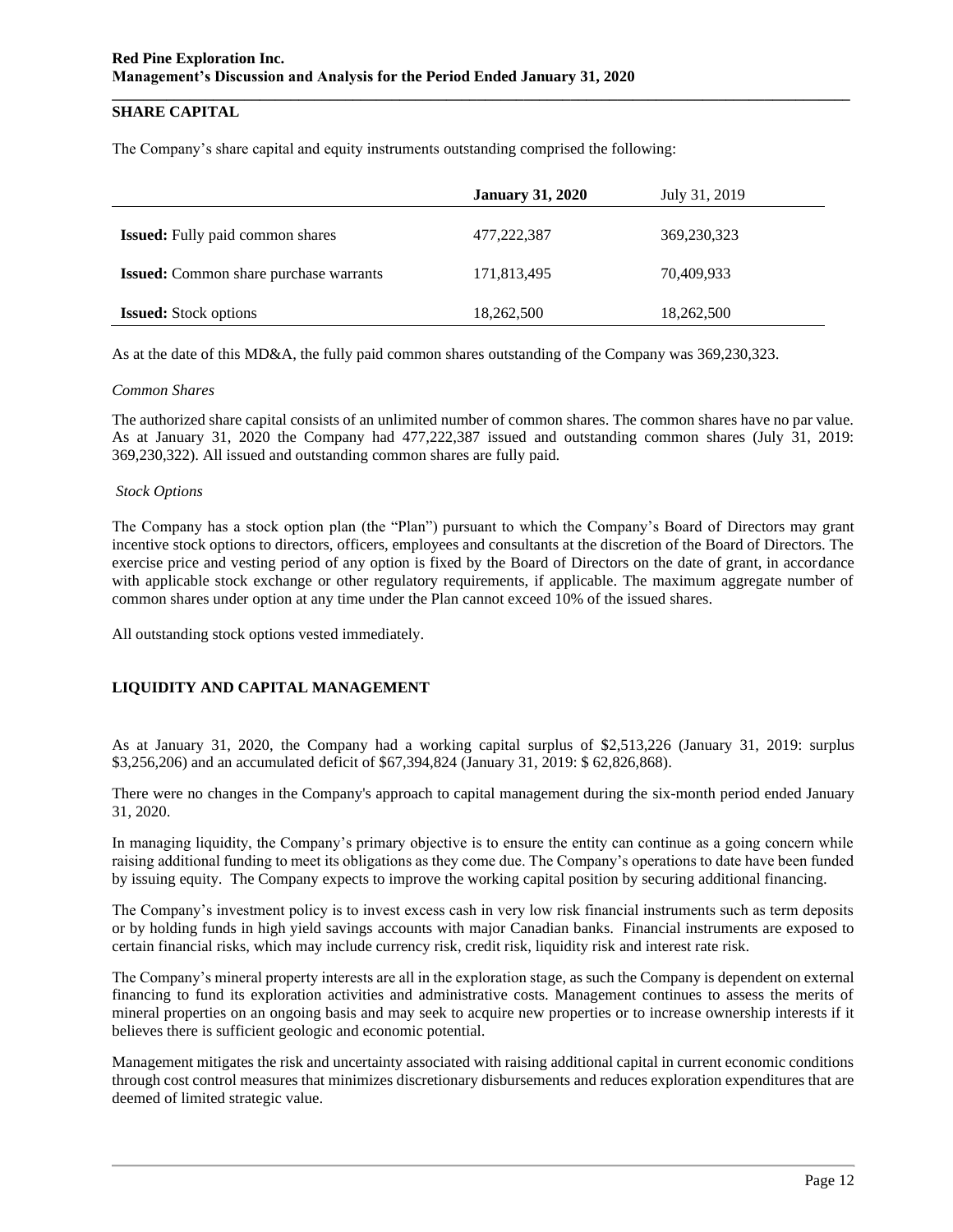**\_\_\_\_\_\_\_\_\_\_\_\_\_\_\_\_\_\_\_\_\_\_\_\_\_\_\_\_\_\_\_\_\_\_\_\_\_\_\_\_\_\_\_\_\_\_\_\_\_\_\_\_\_\_\_\_\_\_\_\_\_\_\_\_\_\_\_\_\_\_\_\_\_\_\_\_\_\_\_\_\_\_\_\_\_\_\_\_\_\_\_\_\_\_\_** The Company manages the capital structure (consisting of shareholders' deficiency) on an ongoing basis and adjusts in response to changes in economic conditions and risks characteristics of its underlying assets. Adjustments to the Company's capital structure may involve the issuance of new shares, assumption of new debt, acquisition or disposition of assets, or adjustments to the amounts held in cash, cash equivalents and short-term investments.

The Company is not subject to any externally imposed capital requirements other than flow-through spending commitments.

# **FINANCIAL INSTRUMENT RISK FACTORS**

The following disclosures are to enable users of the consolidated financial statements to evaluate the nature and extent of risks arising from financial instruments at the end of the reporting year:

# *a) Credit risk*

The Company's credit risk is the risk of counterparty default on cash and cash equivalents held on deposit with financial institutions. The Company manages this risk by ensuring that deposits are only held with large Canadian banks and financial institutions. The Company's accounts receivable are sales tax receivables with negligible counterparty default risk.

# *b) Market risks*

The Company's market risk arises from changes in interest rates and commodity prices that could have an impact on profit and loss. This includes:

- Interest rate risk is the sensitivity of the fair value or of the future cash flows of a financial instrument to changes in interest rates. The Company does not have any financial assets or liabilities that were subject to variable interest rates.
- Commodity price risks, particularly with respect to gold, is the sensitivity of the fair value of, or of the future cash flows, from mineral assets. The Company manages this risk by continually monitoring base and precious metal prices and commodity price trends to determine the appropriate timing for funding the exploration or development of its mineral assets, or for the acquisition or disposition of mineral assets. The Company does not have any mineral assets at the development or production stage carried at historical cost. The Company has expensed the acquisition and exploration costs of its exploration stage mineral assets.
- Marketable securities risk, is the sensitivity of the fair value of marketable securities to supply and demand for marketable securities. The Company manages this risk by continually monitoring the market pricing and trends of its portfolio of securities to determine the appropriate timing to complete any acquisitions or dispositions. The Company has determined the marketable securities risk at year-end is minimal.
- Currency risk, is the sensitivity of the fair value or of the future cash flows of financial instruments to changes in foreign exchange rates. The Company does not have any financial assets or liabilities that were subject to variable foreign exchange rates and as such the Company is not subject to currency risk.

# **RISKS AND UNCERTAINTIES**

The operations of the Company are speculative due to the high-risk nature of its business, which is the acquisition, financing, exploration and development of mining properties. Additional risks not currently known to the Company, or that the Company currently deems immaterial, may also impair the Company's operations. If any of the following risks actually occur, the Company's business, financial condition and operating results could be adversely affected.

#### *Management*

The success of the operations and activities of the Company is dependent to a significant extent on the efforts and abilities of its management, outside contractors, experts and other advisors. Investors must be willing to rely to a significant degree on management's discretion and judgement, as well as the expertise and competence of the outside contractors, experts and other advisors. The Company does not have a formal program in place for succession of management and training of management. The loss of one or more of the key employees or contractors, if not replaced on a timely basis, could adversely affect the Company operations and financial performance.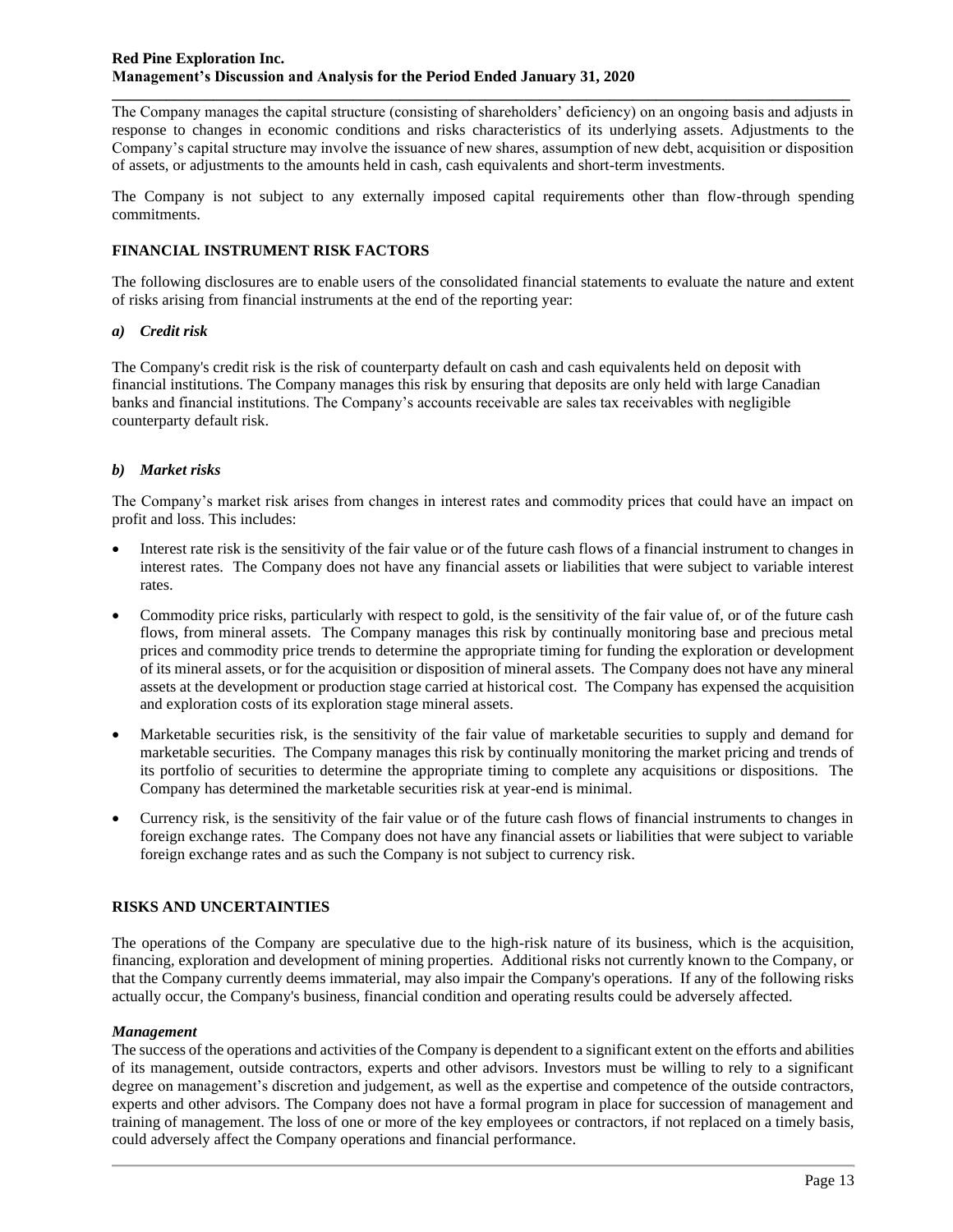## *Additional capital*

The exploration activities of the Company may require substantial additional financing. Failure to obtain sufficient financing may result in delaying or indefinite postponement of exploration and development of any of the Company's properties. There can be no assurance that additional capital or other types of financing will be available if needed or that, if available, the terms of such financings will be favourable to the Company. In addition, low commodity prices may affect the Company's ability to obtain financing.

**\_\_\_\_\_\_\_\_\_\_\_\_\_\_\_\_\_\_\_\_\_\_\_\_\_\_\_\_\_\_\_\_\_\_\_\_\_\_\_\_\_\_\_\_\_\_\_\_\_\_\_\_\_\_\_\_\_\_\_\_\_\_\_\_\_\_\_\_\_\_\_\_\_\_\_\_\_\_\_\_\_\_\_\_\_\_\_\_\_\_\_\_\_\_\_**

# *Credit risk*

The Company deposits cash with financial institutions it believes to be creditworthy. In some circumstances, cash balances at these financial institutions may exceed the federally guaranteed amount. The Company's current credit risk is primarily attributable to cash and accounts recoverable. Cash is held with a reputable, Tier A Canadian chartered bank and as such, management believes the risk of loss to be minimal. Accounts receivable is due from the federal government of Canada. Management believes that the credit risk with respect to financial instruments included in HST recoverable is minimal and remote.

### *Liquidity risk*

The Company's ability to remain liquid over the long term depends on its ability to obtain financing necessary to complete exploration and development of its mineral properties and their future profitable production or, alternatively, upon the Corporation's ability to dispose of its interest on an advantageous basis.

### *Currency risk*

The Company has no foreign currency denominated assets or liabilities. Major purchases are transacted in Canadian dollars and therefore the Company has no material foreign currency exposure.

#### *Interest rate risk*

The Company's cash balance is subject to changes in interest rates. Interest rate risk is minimal.

#### *Tax risk*

The Company has commitments to incur Canadian Exploration Expenditures. Any shortfall could result in tax penalties assessed by the Canada Revenue Agency.

#### *Equity price risk*

Market risk arises from the possibility that changes in market prices will affect the value of financial instruments of the Company. Except for marketable securities, the Company's other financial instruments (cash, accounts receivable, accounts payable and accrued liabilities and due to related party) are not subject to price risk.

#### *Commodity price risk*

The Company is exposed to price risk with respect to gold and other commodity prices, such prices impacting the future economic feasibility of its exploration properties. The Company closely monitors gold and other commodity prices to determine the appropriate course of action to be taken by the Company.

#### *Environmental and permitting*

The Company's current or future operations, including development activities, are subject to environmental regulations, which may make operations not economically viable or prohibit them altogether. All aspects of the Company's operations are subject to environmental regulation in the various jurisdictions in which it operates. These regulations, among other things, mandate the maintenance of air and water quality standards, land reclamation, transportation, storage and disposal of hazardous waste. Environmental legislation is evolving in a manner which will require stricter standards and enforcement, increased fines and penalties for non-compliance, more stringent environmental assessments of proposed projects and a heightened degree of responsibility for companies and their officers, directors, and employees. There is no assurance that future changes in environmental regulation, if any, will not adversely affect the Company's operations.

## *Acquisition*

The Company uses its best judgment to acquire mining properties for exploration and development. In pursuit of such opportunities, the Company may fail to select appropriate acquisition candidates or negotiate acceptable agreements,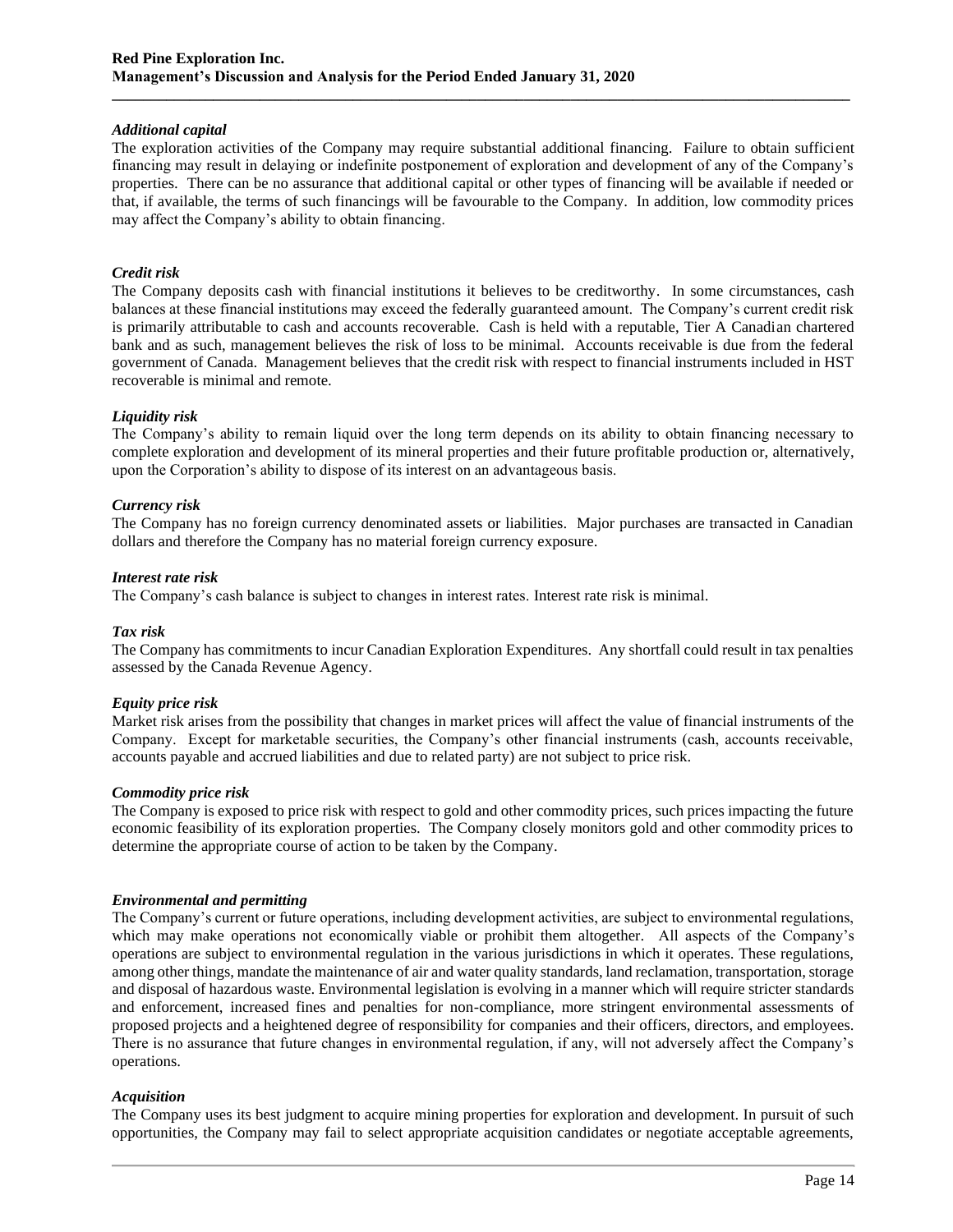including arrangements to finance the acquisitions and development, or integrate such opportunity and their personnel with the Company. The Company cannot assure that it can complete any acquisition that it pursues or is currently pursuing, on favourable terms, or that any acquisition completed will ultimately benefit the Company.

**\_\_\_\_\_\_\_\_\_\_\_\_\_\_\_\_\_\_\_\_\_\_\_\_\_\_\_\_\_\_\_\_\_\_\_\_\_\_\_\_\_\_\_\_\_\_\_\_\_\_\_\_\_\_\_\_\_\_\_\_\_\_\_\_\_\_\_\_\_\_\_\_\_\_\_\_\_\_\_\_\_\_\_\_\_\_\_\_\_\_\_\_\_\_\_**

# *Competition*

The mining industry is intensely competitive in all its phases, and the Company competes with many companies possessing greater financial resources and technical facilities than the Company. Competition in the mining business could adversely affect the Company's ability to acquire suitable producing properties or prospectus for mineral exploration in the future.

# *Political risk*

All the Company's mineral properties are located in Canada. Accordingly, the Company is subject to risks normally associated with exploration for and development of mineral properties in Canada, which the Company believes to be low.

# *Business risk*

There are numerous business risks involved in the mineral exploration industry. The Company may not own 100% of a mineral concession or joint venture. Similarly, any non-compliance with or non-satisfaction of the terms of the Option by the Company could affect its ability to exercise the Option and earn its interest in the mining concessions and assets relating to properties.

# *Surface Rights*

Mining concessions may not include surface rights and there can be no assurance that the Company will be successful in negotiating long term surface rights access agreements in respect of the properties. Failure to obtain surface rights could have an adverse impact on the Company's future operations.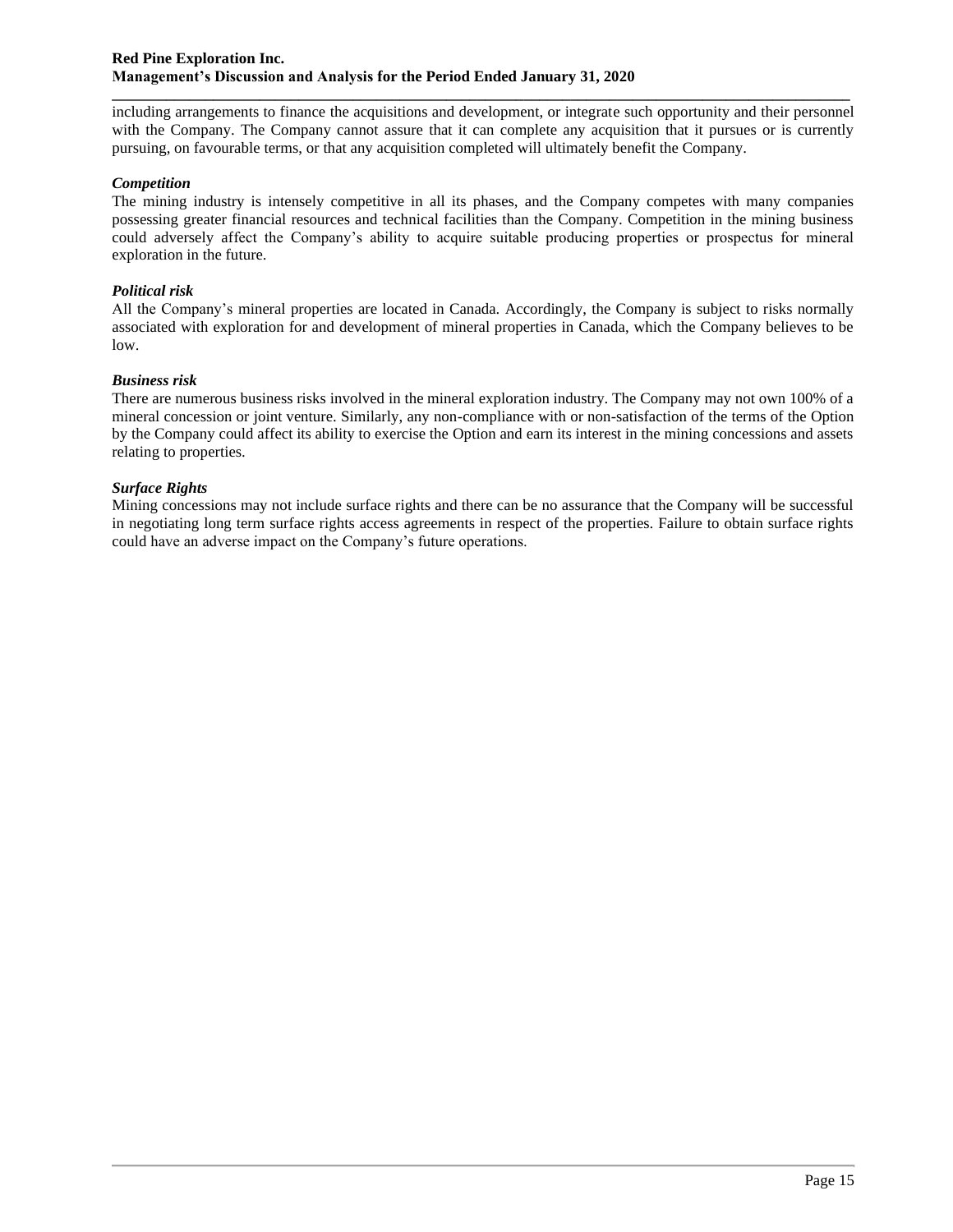# **GOING CONCERN**

Red Pine Exploration Inc. (the "Company" or "Red Pine") was founded in 1936 under the laws of Ontario, Canada for the acquisition, exploration, and development of mining properties. The Company's head office and primary location of its registered records is 145 Wellington Street West, Suite 1001, Toronto, Ontario, M5J 1H8. The Company is currently in the exploration stage and has not commenced any commercial operations.

**\_\_\_\_\_\_\_\_\_\_\_\_\_\_\_\_\_\_\_\_\_\_\_\_\_\_\_\_\_\_\_\_\_\_\_\_\_\_\_\_\_\_\_\_\_\_\_\_\_\_\_\_\_\_\_\_\_\_\_\_\_\_\_\_\_\_\_\_\_\_\_\_\_\_\_\_\_\_\_\_\_\_\_\_\_\_\_\_\_\_\_\_\_\_\_**

The accompanying Consolidated Financial Statements have been prepared on the basis of a going concern, which contemplates the realization of assets and liquidation of liabilities in the normal course of business.

In assessing whether the going concern assumption is appropriate, management considers all available information about the future, which is at least, but not limited to, twelve months from the end of the reporting period. The Company's ability to continue operations and fund its mining interest expenditures is dependent on management's ability to secure additional financing. Management is actively pursuing such additional sources of financing, and while it has been successful in doing so in the past, there can be no assurance it will be able to do so in the future. The Company is currently in the exploration stage and has not commenced commercial operations. These conditions cast significant doubt about the Company's ability to continue as a going concern.

The accompanying Consolidated Financial Statements do not give effect to adjustments that would be necessary should the Company be unable to continue as a going concern and therefore need to realize its assets and liquidate its liabilities and commitments in other than the normal course of business and at amounts different from those in the accompanying Consolidated Financial Statements.

# **CRITICAL ACCOUNTING POLICIES AND ESTIMATES**

#### *(a) Statement of compliance*

These Consolidated Financial Statements have been prepared in accordance and comply with International Financial Reporting Standards ("IFRS") as issued by the International Accounting Standards Board ("IASB") and interpretations issued by the IFRS Interpretations Committee ("IFRIC").

#### *The Consolidated Financial Statements were approved by the Board of Directors on December 18, 2019.*

#### *(b) Basis of presentation*

These Consolidated Financial Statements have been prepared on a historical cost basis except for certain financial instruments that have been measured at fair value. In addition, these Consolidated Financial Statements have been prepared using the accrual basis of accounting, except for cash flow information.

#### *(c) Basis of consolidation*

These consolidated financial statements include the accounts of the Company and its wholly-owned subsidiary Augustine Ventures Inc. All intercompany balances and transactions have been eliminated.

#### *(d) Significant accounting judgements and estimates*

The preparation of these consolidated financial statements requires management to make estimates and assumptions that affect the reported amounts of assets and liabilities at the date of the financial statements and reported amounts of expenses during the reporting period.

Actual outcomes could differ from these estimates. The consolidated financial statements include estimates which, by their nature, are uncertain. The impacts of such estimates are pervasive throughout the consolidated financial statements and may require accounting adjustments based on future occurrences. Revisions to accounting estimates are recognized in the period in which the estimate is revised and also in future periods when the revision affects both current and future periods. Significant accounting judgments, estimates and underlying assumptions are reviewed on an ongoing basis.

Significant assumptions about the future and other sources of estimation uncertainty that management has made at the end of the reporting period, that could have an effect on the amounts recognized in the consolidated financial statements relate to the following: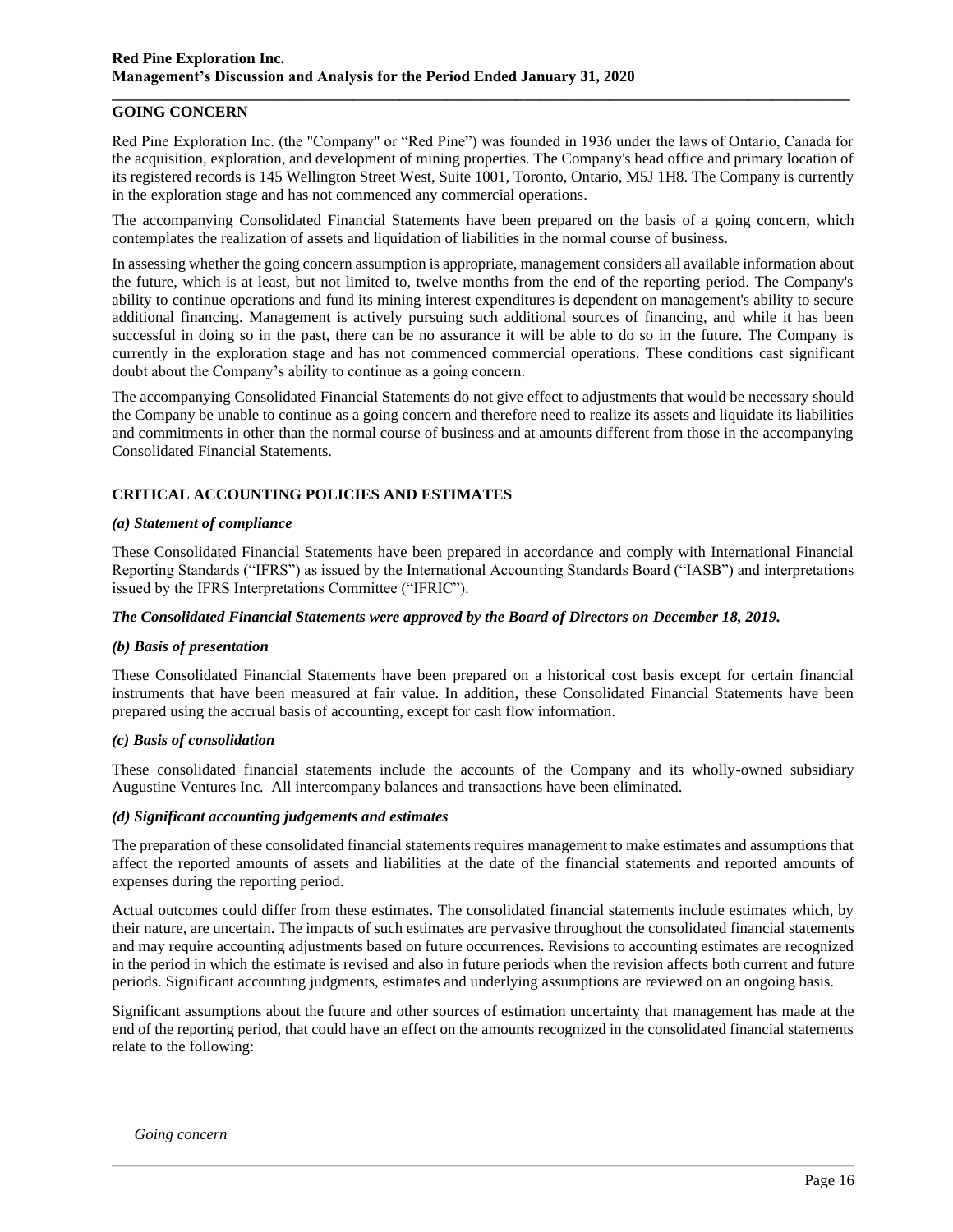The preparation of the Consolidated Financial Statements requires management to make judgments regarding the going concern of the Company.

**\_\_\_\_\_\_\_\_\_\_\_\_\_\_\_\_\_\_\_\_\_\_\_\_\_\_\_\_\_\_\_\_\_\_\_\_\_\_\_\_\_\_\_\_\_\_\_\_\_\_\_\_\_\_\_\_\_\_\_\_\_\_\_\_\_\_\_\_\_\_\_\_\_\_\_\_\_\_\_\_\_\_\_\_\_\_\_\_\_\_\_\_\_\_\_**

## *Share-based compensation*

Estimating fair value for granted stock options requires determining the most appropriate valuation model which is dependent on the terms and conditions of the grant. This estimate also requires determining the most appropriate inputs to the valuation model including the expected life of the option, volatility, dividend yield, and rate of forfeitures and making assumptions about *them.* The value of the share-based payment expense along with the assumptions and model used for estimating fair value for share-based compensation transactions are disclosed in Note 11 to the consolidated financial statements

### *Deferred Flow-Through Premium and Flow-Through Provision Estimates*

The assumptions and calculations used for estimating the value attributed to the flow-through premiums on flowthrough financings and flow-through provisions as disclosed in Notes 8 and 9 to the consolidated financial statements

### *Deferred taxes*

The estimation of income taxes includes evaluating the recoverability of deferred tax assets based on an assessment of the Company's ability to utilize the underlying future tax deductions against future taxable income prior to expiry of those deductions. Management assesses whether it is probable that some or all of the deferred tax assets will not be realized. The ultimate realization of deferred tax assets is dependent upon the generation of future taxable income, which in turn is dependent upon the successful discovery, extraction, development and commercialization of mineral reserves. To the extent that management's assessment of the Company's ability to utilize future tax deductions changes, the Company would be required to recognize more or fewer deferred tax assets, and deferred tax provisions or recoveries could be affected*.*

### *Financial Instruments*

Effective August 1, 2018, the Company adopted IFRS 9, "Financial instruments, classification and measurement". IFRS 9 introduces new requirements for the classification and measurement of financial assets. The Company's adoption of IFRS 9 did not have a material impact on the consolidated financial statements.

IFRS 9 includes finalized guidance on the classification and measurement of financial assets. Under IFRS 9, financial assets are classified and measured either at amortized cost, fair value through other comprehensive income ("FVOCI") or fair value through profit or loss ("FVTPL") based on the business model in which they are held and the characteristics of their contractual cash flows. IFRS 9 largely retains the existing requirements in IAS 39 - Financial Instruments: Recognition and Measurement ("IAS 39"), for the classification and measurement of financial liabilities.

All financial assets not classified at amortized cost or FVOCI are measured at FVTPL. On initial recognition, the Company can irrevocably designate a financial asset at FVTPL if doing so eliminates or significantly reduces an accounting mismatch.

A financial asset is measured at amortized cost if it meets both of the following conditions and is not designated as FVTPL:

- It is held within a business model whose objective is to hold the financial asset to collect the contractual cash flows associated with the financial asset instead of selling the financial asset for a profit or loss;
- Its contractual terms give rise to cash flows that are solely payments of principal and interest. All financial instruments are initially recognized at fair value on the statement of financial position.

Subsequent measurement of financial instruments is based on their classification. Financial assets and liabilities classified at FVTPL are measured at fair value with changes in those fair values recognized in the statement of loss and comprehensive loss for the period. Financial assets classified at amortized cost and financial liabilities are measured at amortized cost using the effective interest method.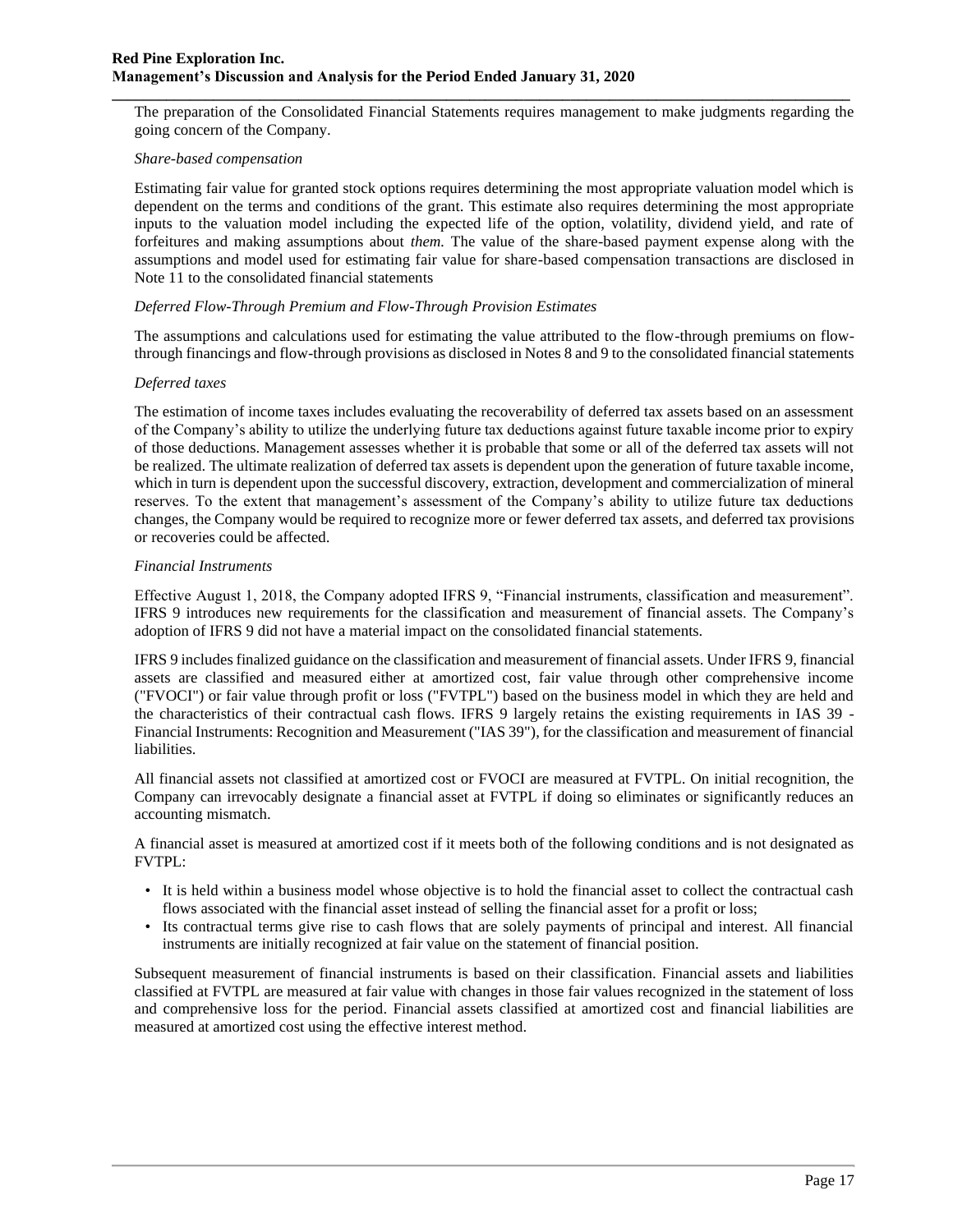# **Red Pine Exploration Inc. Management's Discussion and Analysis for the Period Ended January 31, 2020**

| <b>Financial assets:</b>           | <b>IAS 39 Classification</b>            | <b>IFRS 9 Classification</b> |
|------------------------------------|-----------------------------------------|------------------------------|
| Cash and cash equivalents          | <b>FVTPL</b>                            | <b>FVTPL</b>                 |
| Accounts receivable                | Loans & receivables                     | Amortized cost               |
| Marketable securities              | Available for sale                      | <b>FVTPL</b>                 |
| <b>Financial liabilities:</b>      | <b>IAS 39 Classification</b>            | <b>IFRS 9 Classification</b> |
| payable<br>Accounts<br>liabilities | and accrued Other financial liabilities | Amortized cost               |

### Fair value hierarchy

The Company classifies its financial instruments according to a three-level hierarchy that reflects the significance of the inputs used in making the fair value measurements. The three levels of fair value hierarchy are as follows:

- Level 1 Unadjusted quoted prices in active markets for identical assets or liabilities;
- Level 2 Inputs other than quoted prices that are observable for assets or liabilities, either directly or indirectly; and
- Level 3 Inputs for assets or liabilities that are not based on observable market data.

Cash and cash equivalents, and marketable securities are classified within level 1 of the fair value hierarchy.

### **New Accounting Pronouncement - IFRS 16 (leases)**

On August 1, 2019, the Company adopted IFRS 16 – Leases ("IFRS 16") which replaced IAS 17 – Leases and IFRIC 4 – Determining Whether an Arrangement Contains a Lease. IFRS 16 sets out the principles for the recognition, measurement, presentation and disclosure of leases. The standard is effective for annual periods beginning on or after January 1, 2019. IFRS 16 eliminates the classification of leases as either operating leases or finance leases for a lessee. Instead, all leases are treated in a similar way to finance leases applied in IAS 17. IFRS 16 does not require a lessee to recognize assets and liabilities for short-term leases (i.e. leases of 12 months or less), leases with certain variable lease payments and leases of low-value assets.

The Company applied IFRS 16 using the modified retrospective method. Under this method, financial information will not be restated and will continue to be reported under the accounting standards in effect for those periods. The Company will recognize lease liabilities related to its lease commitments for its office leases. The lease liabilities will be measured at the present value of the remaining lease payments, discounted using the Company's estimated incremental borrowing rate as at January 1, 2019, the date of initial application, resulting in no adjustment to the opening balance of deficit. The associated right-of-use assets will be measured at the lease liabilities amount.

The following is the accounting policy for leases as of August 1, 2019 upon adoption of IFRS 16: *Lease liability, right of use assets* 

At inception of a contract, the Company assesses whether a contract is, or contains, a lease. A contract is, or contains, a lease if the contract conveys the right to control the use of an identified asset for a period of time in exchange for consideration. The Corporation assesses whether the contract involves the use of an identified asset, whether the right to obtain substantially all of the economic benefits from use of the asset during the term of the arrangement exists, and if the Company has the right to direct the use of the asset. At inception or on reassessment of a contract that contains a lease component, the Company allocates the consideration in the contract to each lease component on the basis of their relative standalone prices.

As a lessee, the Company recognizes a right-of-use asset and a lease liability at the commencement date of a lease. The right-of-use asset is initially measured at cost, which is comprised of the initial amount of the lease liability adjusted for any lease payments made at or before the commencement date, plus any decommissioning and restoration costs, less any lease incentives received.

The right-of-use asset is subsequently depreciated from the commencement date to the earlier of the end of the lease term, or the end of the useful life of the asset. In addition, the right-of-use asset may be reduced due to impairment losses, if any, and adjusted for certain remeasurements of the lease liability.